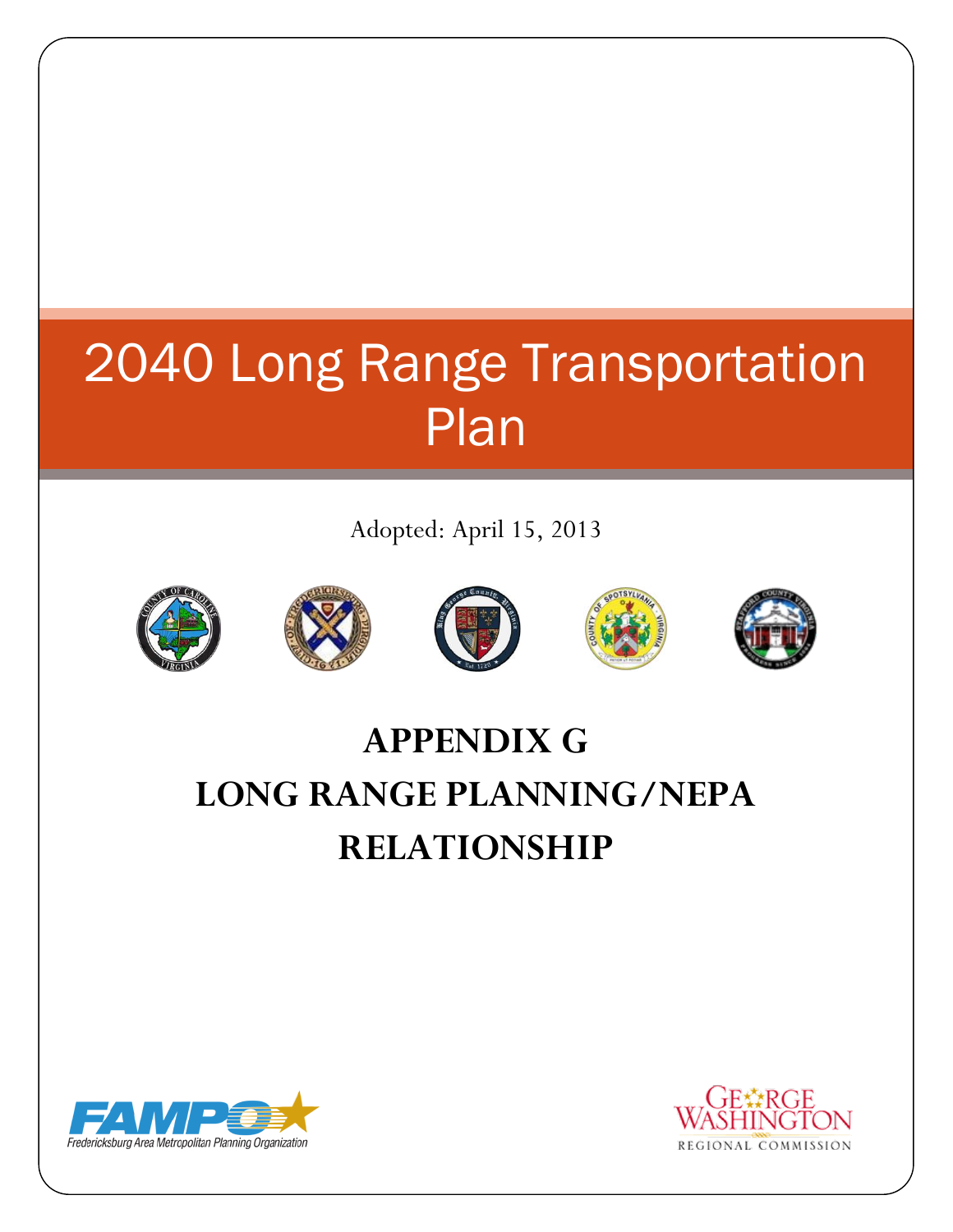Long Range Planning/NEPA Relationships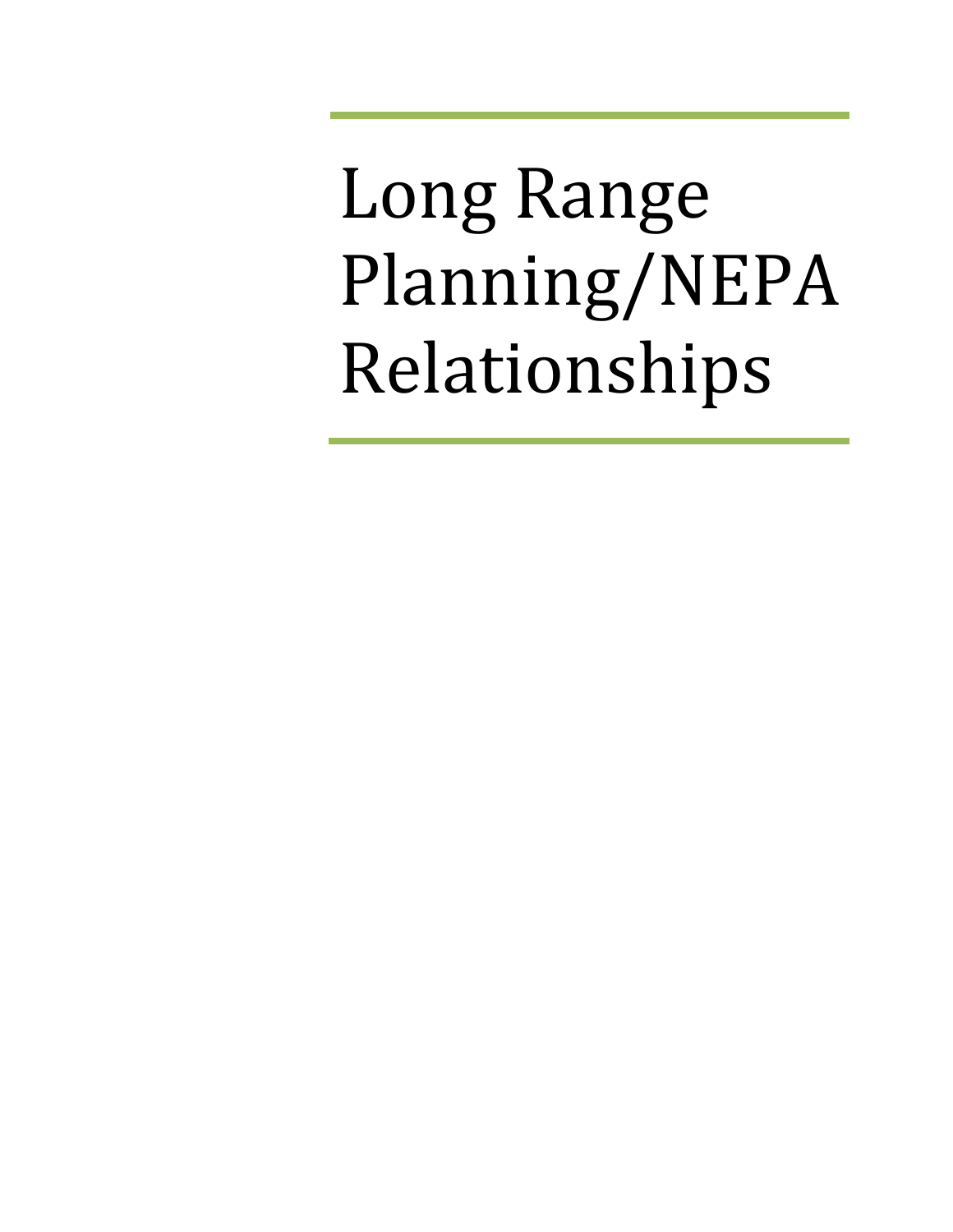### **Supplement to January 28, 2008 "Transportation Planning Requirements and Their Relationship to NEPA Process Completion" February 9, 2011<sup>1</sup>**

#### **Background**

The Office of Planning, Environment, and Realty issued an informational memorandum on January 28, 2008, explaining the relationship between certain Transportation Planning and Air Quality Conformity regulations and the timing of a final NEPA decision (Record of Decision (ROD), Finding of No Significant Impact (FONSI), or Categorical Exclusion (CE)). However, in clarifying the requirements, additional questions arose from the field after the memorandum's release. In response to the questions, this document clarifies and simplifies information on what transportation planning requirements must be addressed before FHWA can make a final National Environmental Policy Act (NEPA) decision.

A project must meet various planning and NEPA requirements. The procedures of the different requirements, direct the project sponsors to meet all the following:

- All Projects requiring Federal action or that are to be implemented with Federal-aid must come from a fiscally constrained Metropolitan Transportation Plan (MTP) and Transportation Improvement Program (TIP) or from a fiscally constrained Statewide Transportation Planning Program (STIP) [23 CFR Part 450].
- The TIP shall include a Project, or an identified phase of a Project, only if full funding can reasonably be anticipated to be available for the Project or the identified phase within the time period contemplated for completion of the Project or the identified phase. [23 U.S.C. §  $134(j)(3)(D)$ ].
- The STIP shall include a Project, or an identified phase of a Project, only if full funding can reasonably be anticipated to be available for the Project within the time period contemplated for completion of the Project.  $[23 \text{ U.S.C.} \$ 135(g)(4)(E)].$
- NEPA project approval can only be given when the NEPA documents meet all applicable environmental laws and Executive Orders or reasonable assurances of compliance are provided in accordance with 23 CFR § 771.133.
- In air quality nonattainment and maintenance areas, additional Clean Air Act and EPA requirements apply. [42 U.S.C. § 7506(c) and 40 CFR Part 93]. See Questions 25-27 for more information.

#### **Requirements**

 $\overline{a}$ 

The purpose of this document is to identify primary terminology, promote consistency, and to better explain the requirements discussed in this section. The definitions are reflected below in Table 1 and also in the Glossary.

Before the  $FHWA<sup>2</sup>$  can sign the final NEPA decision (i.e., ROD, FONSI, or CE), the proposed Project ("Project") as defined in the NEPA document must meet the following specific criteria**:**

<sup>&</sup>lt;sup>1</sup> This version of the supplemental Questions and Answers is updated as of April 7, 2011.

<sup>&</sup>lt;sup>2</sup> For those States that have programmatic agreements with FHWA, all of the requirements in this section apply.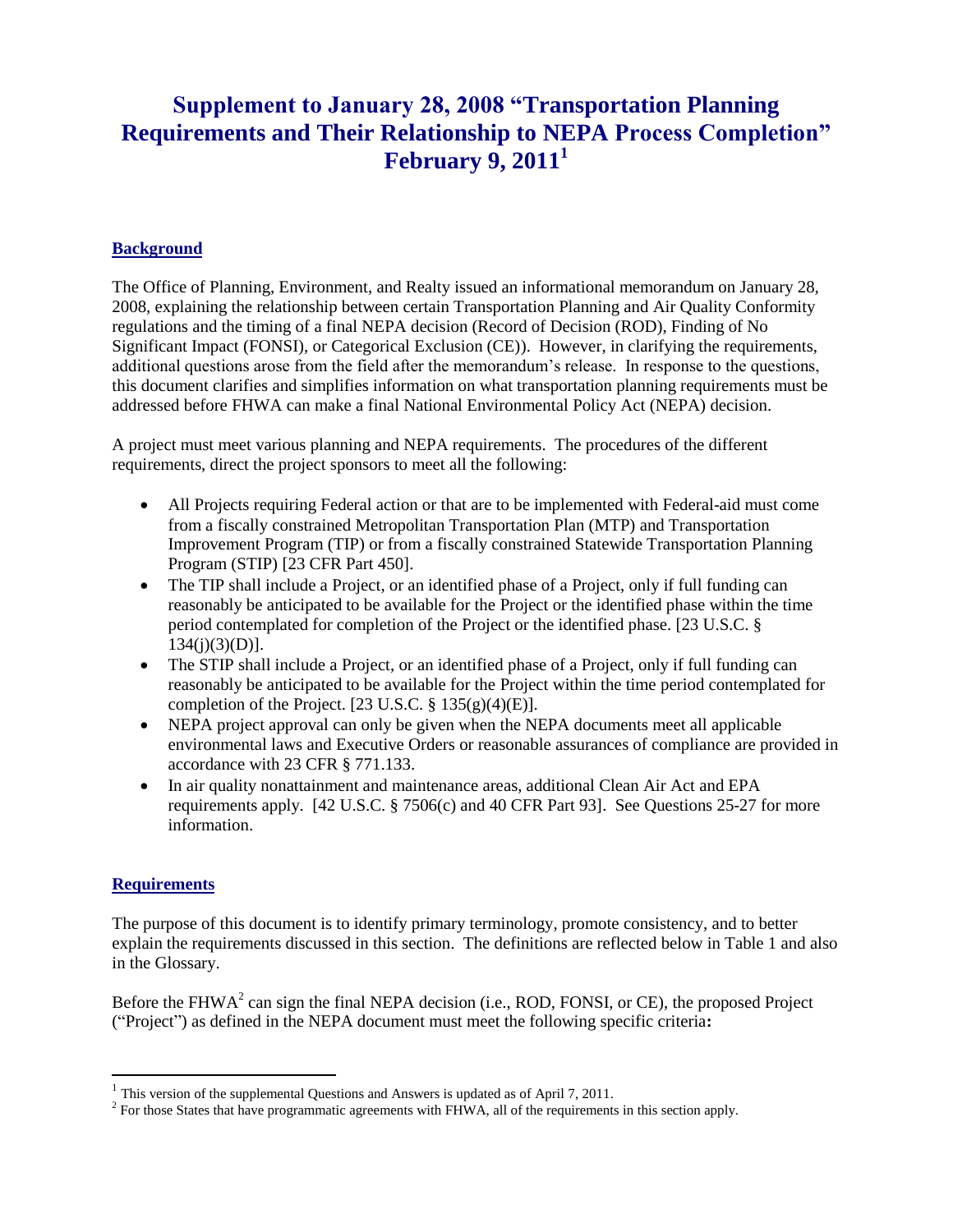#### **For Metropolitan Planning Areas (within a MPO):**

o The Project or phases of the Project within the time horizon of the MTP must be included in the fiscally constrained MTP, and other phases of the Project and the associated costs beyond the MTP horizon must be referenced in the Plan.

| <b>Terms</b>                | <b>Definition</b>                                                                                                                                                                                                                                                                                                                                                                                                                                                                                                                                                                                                                                                                                                                                                                                                                                                                                                                                                       |  |  |
|-----------------------------|-------------------------------------------------------------------------------------------------------------------------------------------------------------------------------------------------------------------------------------------------------------------------------------------------------------------------------------------------------------------------------------------------------------------------------------------------------------------------------------------------------------------------------------------------------------------------------------------------------------------------------------------------------------------------------------------------------------------------------------------------------------------------------------------------------------------------------------------------------------------------------------------------------------------------------------------------------------------------|--|--|
| <b>Project</b> (capital P)  | In this document, the term "Project" ( <i>capital P</i> ) refers to a specific proposed<br>facility or other action as defined in the NEPA document (e.g., a bridge or a<br>new highway) and includes every "phase of a Project", from Highway<br>Planning and Research, Preliminary Engineering, Right-Of-Way (ROW)<br>acquisition, through Construction.                                                                                                                                                                                                                                                                                                                                                                                                                                                                                                                                                                                                              |  |  |
| project $(small p)$         | The term "project" (small $p$ ) is used here as a reference to a phase of a Project,<br>or a component of such a phase (e.g., bridge piers or highway landscaping<br>related to a Project).                                                                                                                                                                                                                                                                                                                                                                                                                                                                                                                                                                                                                                                                                                                                                                             |  |  |
| <b>Fiscal Constraint</b>    | The MTP, TIP and the STIP have sufficient financial information for<br>demonstration that a Project in the MTP, TIP and STIP can be implemented<br>using committed, available, or reasonably available revenue resources.                                                                                                                                                                                                                                                                                                                                                                                                                                                                                                                                                                                                                                                                                                                                               |  |  |
| <b>Available Funds</b>      | Funds derived from existing sources dedicated to or historically used for<br>transportation purposes. For example, apportioned/authorized Federal-aid<br>dollars or toll revenues for the next 2 years. [23 CFR § 450.104]                                                                                                                                                                                                                                                                                                                                                                                                                                                                                                                                                                                                                                                                                                                                              |  |  |
| <b>Committed Funds</b>      | Funds that have been dedicated or obligated for transportation purposes. For<br>example, funds obligated for a Federal-aid Project or toll revenues for the next<br>2 years. [23 CFR § 450.104]                                                                                                                                                                                                                                                                                                                                                                                                                                                                                                                                                                                                                                                                                                                                                                         |  |  |
| <b>Reasonably Available</b> | The term "reasonably available" in this guidance is synonymous with<br>"reasonably anticipated to be available" and "reasonably expected to be<br>available". Determining whether a future funding source is "reasonably<br>available" requires a judgment decision. Two important considerations in<br>determining whether an assumption is "reasonable" are (a) evidence of review<br>and support of the new revenue assumption by State and local officials and (b)<br>documentation of the rationale and procedural steps to be taken with milestone<br>dates for securing the funds. For example, a new tax for transportation<br>purposes requiring local and/or State legislation and/or support from the<br>Governor is reasonable if there is clear evidence of sufficient support (both<br>governmental and public) to enact the new tax, and a strategy exists for<br>securing those approvals within the time period for implementing specific<br>projects. |  |  |

**Table 1. Terms and Definitions**

- o The Project or phase of the Project must be in the fiscally constrained TIP, which includes:
	- At least one subsequent Project phase, or the description of the next Project phase for information purposes only in unusual instances<sup>3</sup>.
	- All Federal-aid Projects or Project phases and non-federally funded, regionally significant projects that require a Federal action. [23 CFR § 450.324(d)]

 $\overline{a}$ <sup>3</sup> Please refer to Question 16 for more information.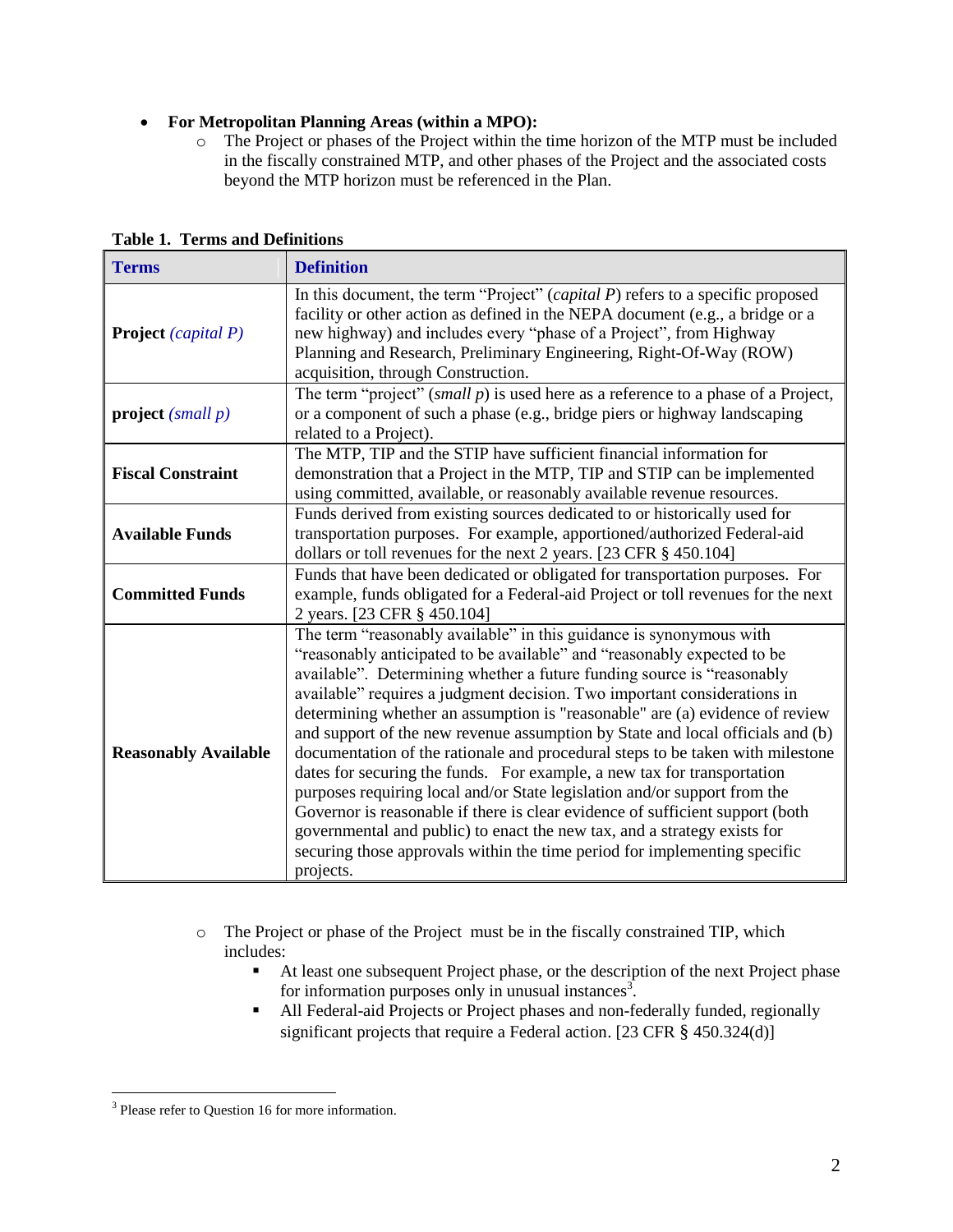Full funding is reasonably available for the completion of all the phase(s) of the Project within the time period anticipated for completion of the Project.<sup>4</sup> [23 CFR  $§$  450.324(h)-(i)]

#### **For Non-metropolitan Areas:**

- o The Project must be consistent with the Long Range Statewide Transportation Plan (also referred to as SLRP).
- o The Project or phase of the Project must be in the fiscally constrained STIP, which includes:
	- If the completion of the Project is beyond the timeframe of the STIP, the STIP must contain at least one subsequent Project phase, or a description of the next Project phase for informational purposes.
	- All Federal-aid projects or project phases and non-federally funded, regionally significant projects that require a Federal action [23 CFR § 450.216(h)]
	- Full funding is reasonably available for the completion of all phase(s) of the Project. [23 CFR § 450.216(l)-(m)]

Table 2 describes the fiscal constraint actions that must be in place before a final environmental decision is taken (see the attached Questions and Answers for more detail).

| <b>Before a Final Environmental</b><br>Decision (ROD, FONSI, CE) is<br>approved in: | <b>Fiscal Constraint must be demonstrated by:</b>                                             |  |  |
|-------------------------------------------------------------------------------------|-----------------------------------------------------------------------------------------------|--|--|
| Metropolitan Areas                                                                  | Entire Project is in the MTP<br>At least one subsequent phase of the Project is in the TIP    |  |  |
|                                                                                     | (more if within TIP timeframe)                                                                |  |  |
|                                                                                     | Full funding is reasonably available for the completion<br>of the entire Project <sup>5</sup> |  |  |
| Non-Metropolitan Areas (Outside                                                     | Project is consistent with the SLRP<br>$\bullet$                                              |  |  |
| MPO)                                                                                | At least one subsequent phase of the Project is in the<br>٠                                   |  |  |
|                                                                                     | STIP (more if within STIP timeframe)                                                          |  |  |
|                                                                                     | Full funding is reasonably available for the completion of<br>٠<br>the entire Project         |  |  |

**Table 2. Fiscal Constraint Requirement before Approving the NEPA Decision**

<sup>&</sup>lt;sup>4</sup> "The term "phase of a Project" refers to activities such as design, acquisition of right-of-way, and construction. For a discussion of the distinction between "phase of a Project" and "phased Projects", see Question 22. See also the definition of "Project" and "project" in Table 1 and in the Glossary.

 $^5$  Pursuant to 23 CFR § 450.216(b), approved TIPs are included in the STIP, which must meet the requirements in 23 U.S.C. §  $135(g)(4)(E)$ .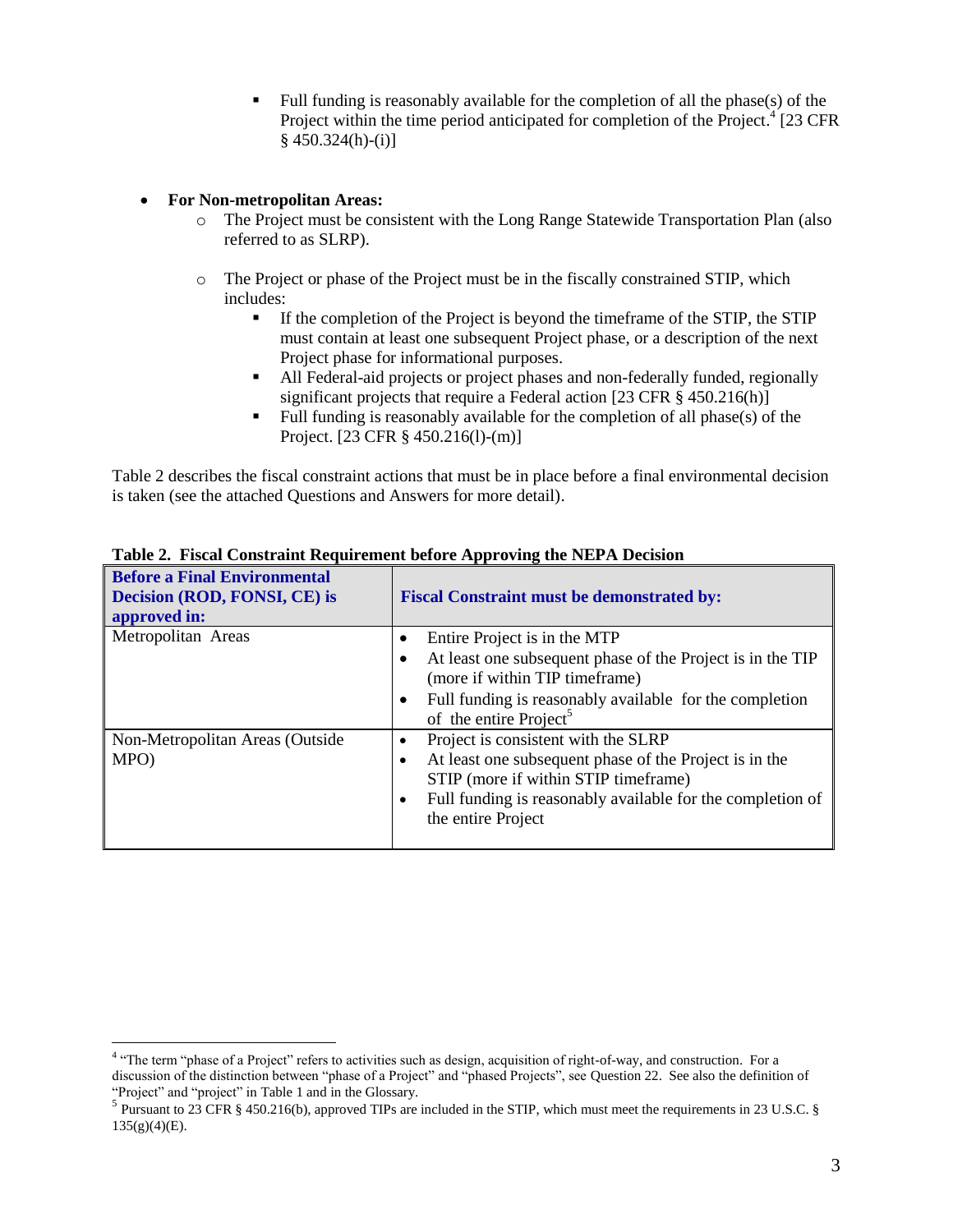Table 3 details the Federal planning and environmental requirements that must be met whether or not the environmental process is funded with Federal-aid (see the attached Questions and Answers for more detail).

| If the Environmental<br>process is funded with: | <b>NEPA</b> process can start:                                                                                                                                                                                                                                                                                                                                                                                                                                                                                                                                                                                                                                                          | <b>Required actions before the Final</b><br><b>Environment Decision can be</b><br>approved:                 |  |  |
|-------------------------------------------------|-----------------------------------------------------------------------------------------------------------------------------------------------------------------------------------------------------------------------------------------------------------------------------------------------------------------------------------------------------------------------------------------------------------------------------------------------------------------------------------------------------------------------------------------------------------------------------------------------------------------------------------------------------------------------------------------|-------------------------------------------------------------------------------------------------------------|--|--|
|                                                 | Corridor/feasibility (Planning and Environment Linkages - PEL)<br>$\bullet$<br>studies: the study does not need to be in the fiscally constrained MTP<br>or SLRP and can start at any time, but the study must be in the Unified<br>Planning Work Program (UPWP) or State Planning and Research (SPR)<br>work program when funded with Metropolitan Planning (PL)/SPR<br>funds. If the study is using capital funds (National Highway System<br>(NHS) and Surface Transportation Program (STP), then it needs to be<br>identified in the UPWP or SPR work program, and/or in the TIP or<br>STIP.<br>Tier I – Environmental Impact Statement (EIS) can start prior to being<br>$\bullet$ |                                                                                                             |  |  |
| <b>Federal Funds</b>                            | in the fiscally constrained MTP or SLRP if the scope is for corridor<br>planning or feasibility study and will not include decisions directly<br>resulting in Project implementation activities of any kind (e.g., ROW<br>purchase).                                                                                                                                                                                                                                                                                                                                                                                                                                                    |                                                                                                             |  |  |
|                                                 | NEPA study must be in the<br>$\bullet$<br>MTP or consistent with the<br><b>SLRP</b>                                                                                                                                                                                                                                                                                                                                                                                                                                                                                                                                                                                                     | See Table 2.<br>$\bullet$                                                                                   |  |  |
|                                                 | NEPA phase of the Project must<br>$\bullet$<br>be in TIP or STIP                                                                                                                                                                                                                                                                                                                                                                                                                                                                                                                                                                                                                        |                                                                                                             |  |  |
| If the Environmental<br>process is funded with: | <b>Environmental process can start:</b>                                                                                                                                                                                                                                                                                                                                                                                                                                                                                                                                                                                                                                                 | Required actions before the Final<br><b>Environment Decision</b><br>can<br>be<br>approved:                  |  |  |
| Non Federal Funds                               | After the planning level purpose<br>$\bullet$<br>and need has been identified                                                                                                                                                                                                                                                                                                                                                                                                                                                                                                                                                                                                           | Project is in the fiscally<br>$\bullet$<br>constrained MTP or is consistent<br>with the SLRP, if the future |  |  |
|                                                 | Project does <b>not</b> need to be in the<br>$\bullet$<br>fiscally constrained MTP Project<br>does not need to be fiscally<br>constrained STIP/TIP                                                                                                                                                                                                                                                                                                                                                                                                                                                                                                                                      | phases are Federally funded<br>See Table 2.<br>$\bullet$                                                    |  |  |

**Table 3. Federal-aid Eligibility and the Associated Environmental /Planning Requirements**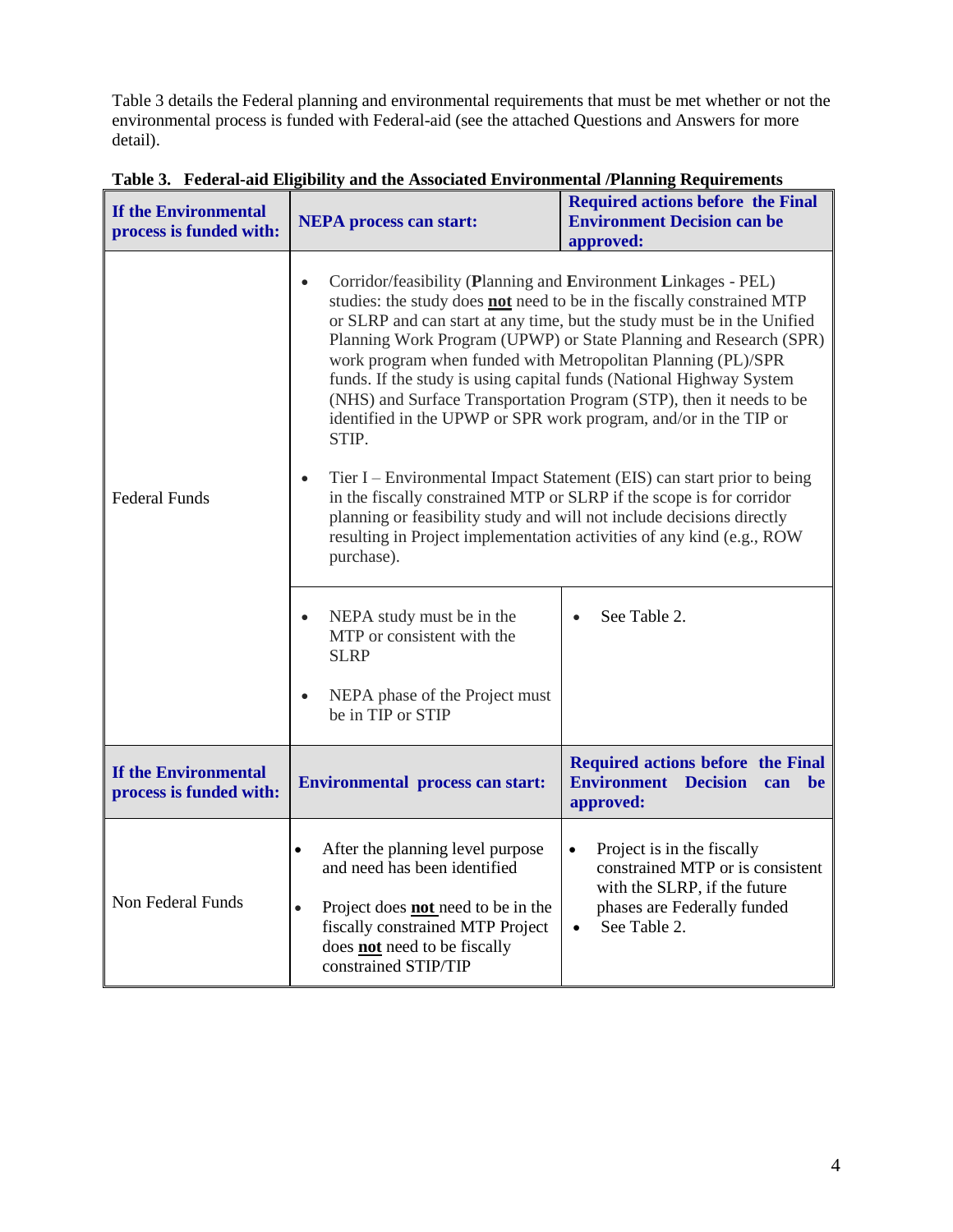#### *General*

#### **1. What is a Project?**

Title 23 defines a project as an "undertaking to construct a particular portion of a highway, or the particular portion of a highway so constructed or any undertaking eligible for assistance under Title 23". [23 U.S.C. § 101(a)(21)]

In the regulations, 23 CFR  $\S$  1.2(b), the term is defined as an "undertaking by a State highway department for highway construction, including preliminary engineering, acquisitioning of ROW and actual construction, or any highway planning and research, or for any other work or activity to carry out the provisions of the Federal Laws for the administration of Federal aid for highways".

This document uses "Project" (capital 'P') when referencing a specific undertaking described in the NEPA document (e.g., a bridge replacement), including all phases through construction. The term "project" (small 'p') is used here as a reference to a phase of a Project, or a component of such a phase (e.g., bridge piers or highway landscaping related to a Project) (*see* a more detailed definition in the Glossary).

#### **2. What is a phase of a Project?**

A Project phase is defined as separate portion of a Project such as Preliminary Engineering (PE), environment/NEPA, final design, ROW, utility relocation, construction, and/or partial construction (i.e, a component or "project"). [23 CFR  $\S 1.2(b)$ ,  $\S 450.216(i)$  and  $\S 450.324(e)$ ] There may be a project agreement for an individual phase of a Project.

#### **3. What is Fiscal Constraint?**

Fiscal constraint means that the MTP, TIP, and STIP include sufficient financial information to demonstrate that Projects in the MTP, TIP, and STIP can be implemented using committed, available, or reasonably available revenue sources, with assurance that the Federally supported transportation system is being adequately operated and maintained. Additionally, Projects in non-attainment and maintenance areas can be included in the first two years of the TIP and STIP only if funds for those Projects are "available" or "committed". [23 CFR  $\S$  450.216(m) and  $\S$  450.324(i)]

#### **4. What is the NEPA decision?**

NEPA decisions occur when the FHWA signs a ROD or FONSI, or approves a CE for a proposed action. [23 CFR Part 771]

#### **5. What are the planning and environmental requirements?**

They are the statutory requirements included in 23 U.S.C. § 134, § 135 and §139. The implementing planning and environmental regulations are in 23 CFR Part 450 and Part 771 respectively. The most applicable sections on this subject can be found in the following:

- 23 CFR § 450.214 Statewide Transportation Plan
- 23 CFR § 450.216 Statewide Transportation Improvement Program
- 23 CFR § 450.322 Metropolitan Transportation Plan
- 23 CFR § 450.324 Metropolitan Transportation Improvement Program
- $\bullet$  23 CFR § 771.107 Definitions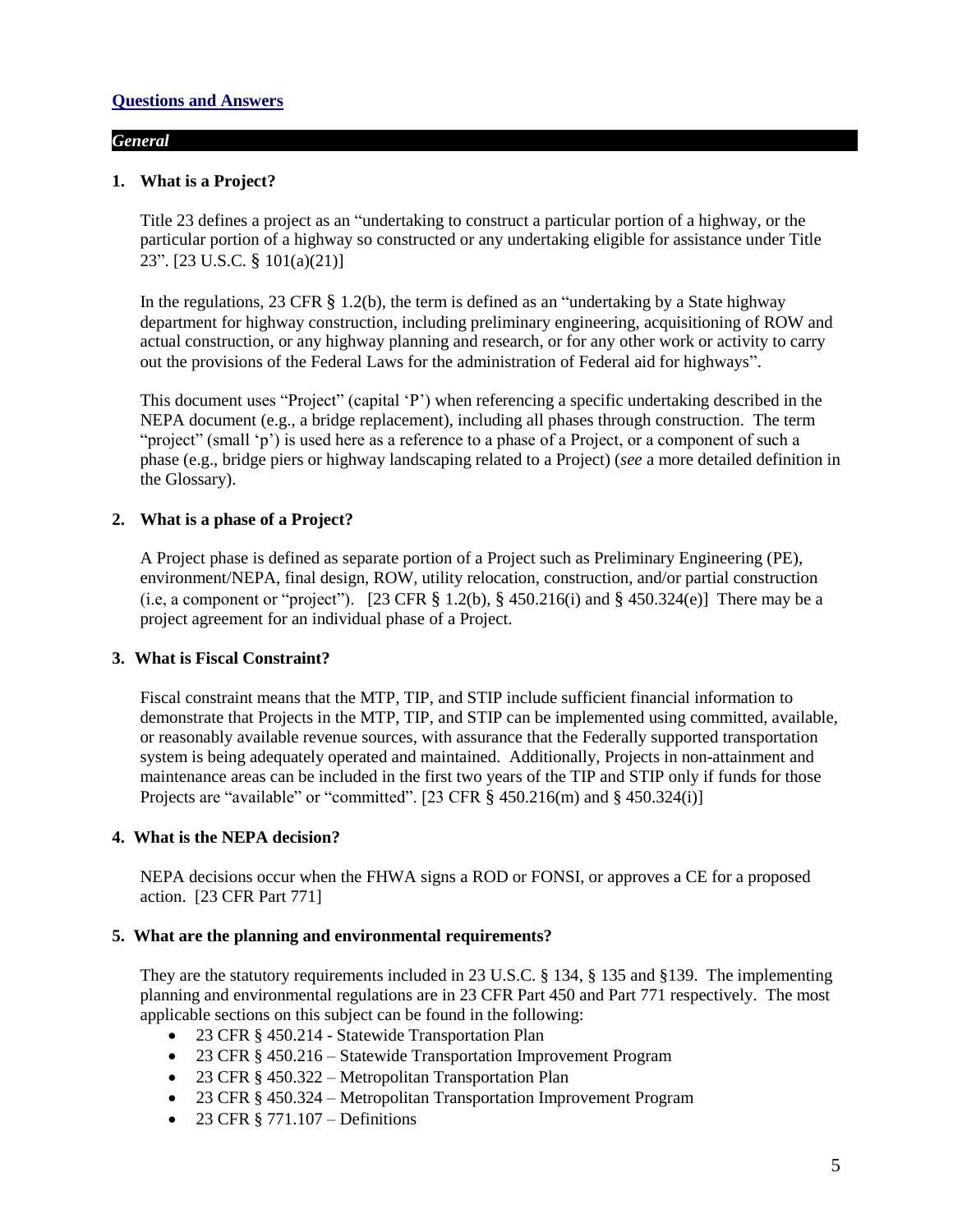- 23 CFR  $§ 771.109 Applicability and Responsibility$
- 23 CFR § 771.113 Timing of Administration Activities

#### **6. What is the difference between an "action" defined in 23 CFR Part 771, and the term "action" used in the planning regulation?**

In 23 CFR Part 771, the term "action" means a Project (highway or transit) proposed for FHWA funding or approval, which may or may not involve a commitment of Federal funds. Further, "Administration action" is approval by the FHWA of the applicant's request for funds for construction, or other activities which may or may not involve a commitment of Federal funds. [23 CFR § 771.107(b)-(c)]

In planning, we have not provided a formal definition for "action"; however, when we refer to Projects "… that require actions by FHWA," the meaning is similar to the definition of "Administration action" as stated above. [23 CFR  $\S$  450.216(h)] An action in a planning context is a step taken to advance Projects to implementation whether or not the Projects will be receiving Federal (Title 23 or 49) funds.

#### **7. What are "regionally significant" projects?**

Regionally significant projects, which may or may not be funded with Title 23 or 49 funds, are Projects anywhere in the State that have direct impact on a regional transportation system or those Projects that serve regional transportation needs (e.g., major activity centers, major planned developments such as major retail malls, sport complexes, or employment centers, or transportation terminals) and are normally part of the metropolitan or regional transportation network model. For example, these Projects can include actions such as granting access to Interstate Highways or principal arterial system, which require Federal approval, but not necessarily Federal funds. [23 CFR § 450.104]

#### *Fiscal Constraint of Plans, TIPs, and STIPs*

#### **8. Is the term "fiscally constrained" different as it applies to the Transportation Plan, STIP, and TIP?**

No, the methodology and standards for developing and assessing fiscal constraint for the Transportation Plan, STIP and TIP are the same.

However, the fiscal constraint information in the STIP and TIP should be more refined than that found in the transportation plan (MTP or SLRP). The STIP and TIP require a 4-year fiscal constraint demonstration that indicates the resources available or committed and/or reasonably expected to be available to carry out the programs. This means that the STIP and TIP must demonstrate and balance their revenue forecast with their expected expenditure forecast (total estimated project costs) for the near term (4-year) period while adequately operating and maintaining the federally supported transportation system. [23 CFR  $\S$  450.216(m) and  $\S$  450.324(h)]

It is more challenging for the transportation plan to forecast future revenues/costs for a 20-year time frame and to predict the exact nature of funding sources. Although near term MTP financial information is expected to be fairly accurate, the estimates for the outer years (10+ years) of the plan may be less precise. If cost ranges or bands are used (which are allowable in the outer years of the plan), associated revenues should be reasonably expected to be available to cover Project expenditures, including the upper limit of those bands or ranges. Over time, more current financial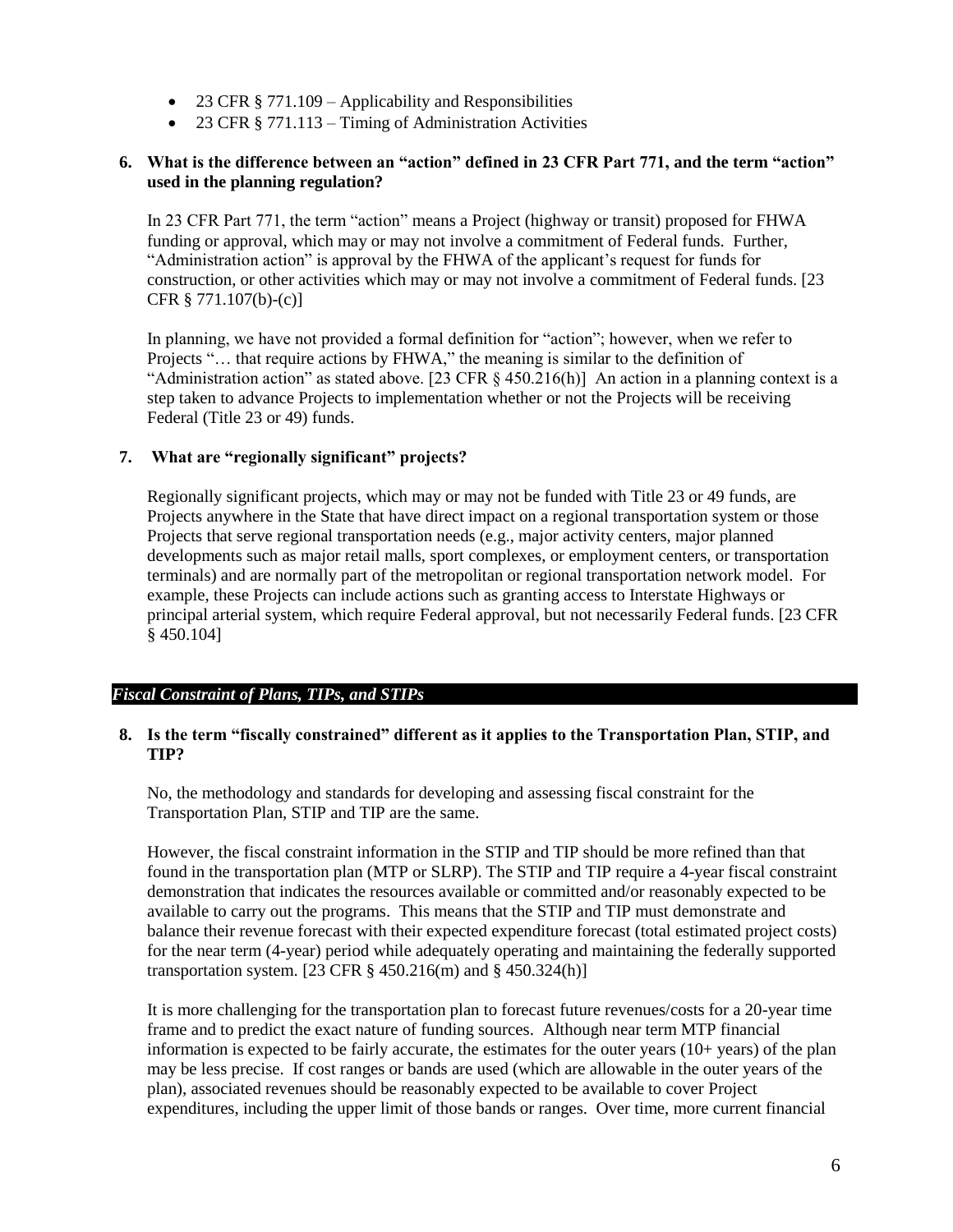data and forecasts can be developed as the MTP is updated every four to five years (or more frequently).

For outer years beyond the timeframe of the TIP and STIP, project sponsors must identify reasonably available source of funding for their Project, which should include a defined funding strategy for the completion of their Projects.

Table 4 provides information on the funding requirements and type of revenue resources that are associated with the planning documents and timeframe.

| тале ¬. танние россинств ана не кррисанон от не гъжа сонзи ани ганане керансинонъ |                                                                                                                                                                                                                  |                                           |                                           |                                                                                                              |  |
|-----------------------------------------------------------------------------------|------------------------------------------------------------------------------------------------------------------------------------------------------------------------------------------------------------------|-------------------------------------------|-------------------------------------------|--------------------------------------------------------------------------------------------------------------|--|
| <b>Planning Documents</b>                                                         | <b>Project Fiscal Constraint Funding Requirements</b>                                                                                                                                                            |                                           |                                           |                                                                                                              |  |
|                                                                                   | Year 1 - Year 2                                                                                                                                                                                                  |                                           | Year $3 - Year 4$                         | Year $5 -$ Year $20+$                                                                                        |  |
| Metropolitan<br><b>Transportation Plan</b><br>(MTP)                               | Nonattainment &<br>Maintenance Areas                                                                                                                                                                             | Attainment<br>Areas                       | Reasonably<br>Expected to be<br>Available | Reasonably Expected<br>to be Available                                                                       |  |
|                                                                                   | Available or<br><b>Committed Funds</b>                                                                                                                                                                           | Reasonably<br>Expected to be<br>Available |                                           |                                                                                                              |  |
| <b>Statewide Long-range</b><br><b>Transportation Plan</b><br>(SLRP)               | Fiscal Constraint is not required for the SLRP, but the State may want to develop, as an<br>option, a financial plan to demonstrate what funds are reasonably available for the State<br>project implementation. |                                           |                                           |                                                                                                              |  |
| <b>Transportation</b><br>Improvement<br>Program (TIP)                             | Available or<br><b>Committed Funds</b>                                                                                                                                                                           | Reasonably<br>Expected to be<br>Available | Reasonably<br>Expected to be<br>Available | For projects in the TIP<br>and STIP that go<br>beyond the 4 year life<br>of the TIP/STIP,                    |  |
| <b>Statewide</b><br><b>Transportation</b><br>Improvement<br>Program (STIP)        | Available or<br><b>Committed Funds</b>                                                                                                                                                                           | Reasonably<br>Expected to be<br>Available | Reasonably<br>Expected to be<br>Available | funding for Year 5 and<br>beyond to project<br>completion must be<br>reasonably expected to<br>be available. |  |

**Table 4. Planning Documents and the Application of the Fiscal Constraint Funding Requirements<sup>6</sup>**

#### **9. Does full funding have to be shown in the TIP or STIP, or is it only in the Transportation Plan?**

When Projects are programmed in the STIP/TIP, it is with the understanding that full funding can reasonably be anticipated to be available for the Project within the time period contemplated for the completion of the Project. That is, the estimated total cost of an entire Project and how that cost is expected to be covered, must be shown in the STIP or TIP (or in the financial element of an associated transportation plan) through the Project's anticipated year of completion. As allowed in the MTP, reasonable strategies for ensuring the availability of proposed funding sources to cover the estimated total cost of Projects may be identified to demonstrate fiscal constraint in a STIP/TIP. [23 U.S.C. § 135(g)(4)(E), 23 CFR § 450.216(i) and (m), 23 U.S.C. § 134(j)(3)(D) and 23 CFR § 450.324(e) and (i)]

For Projects in the metropolitan planning areas, estimated full Project costs need to be shown in the Metropolitan Transportation Plan. Besides demonstrating currently available and reasonably anticipated revenues to cover those costs, the financial element of a MTP may recommend strategies

 $\overline{a}$ 

 $6$  This table is updated as of April 7, 2011.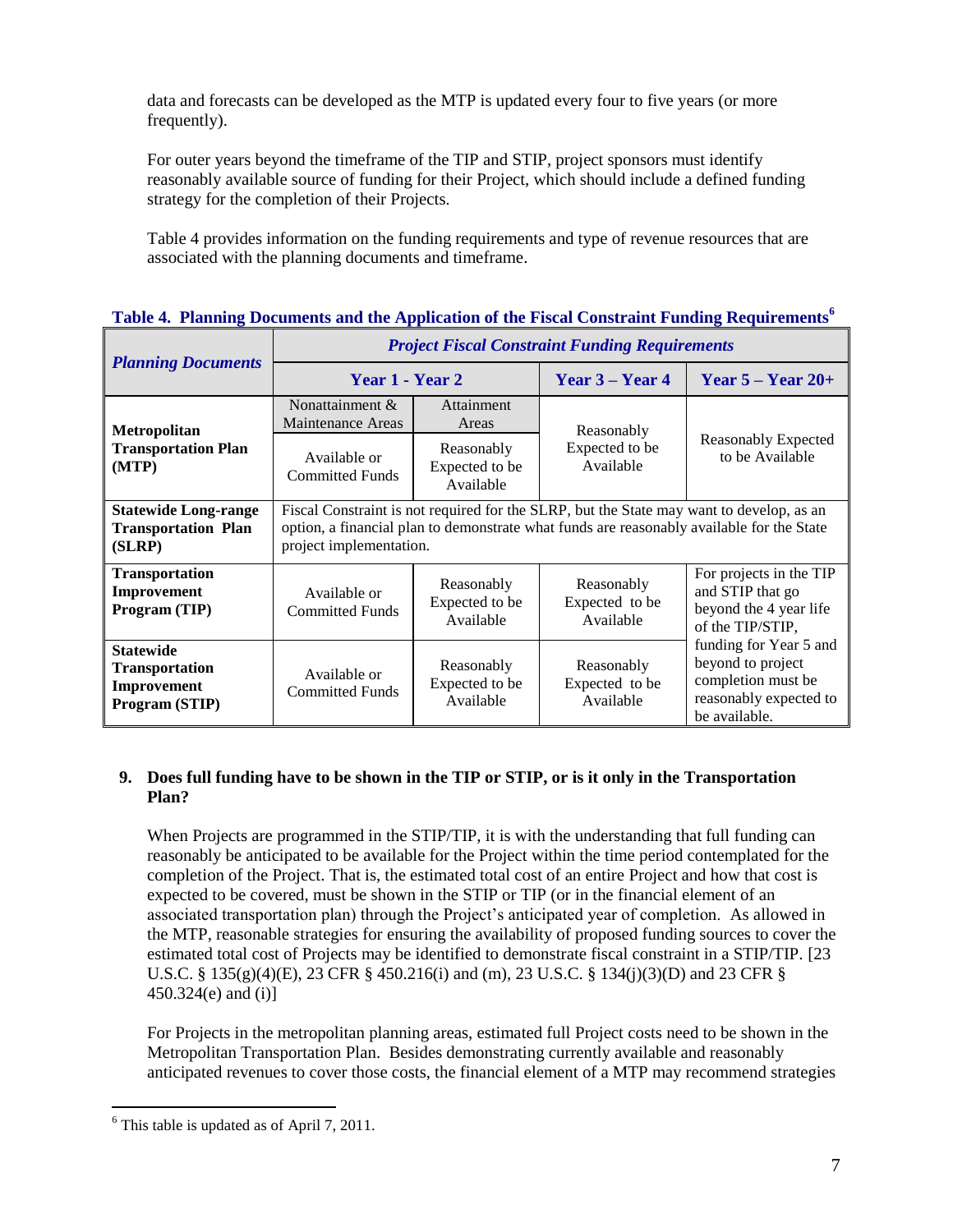to ensure the availability of additional funding sources to cover the costs of all Projects and programs described in the MTP. For more discussion on this issue, see Question 13 below.

Non-metropolitan Projects do not need to be specifically identified or have their costs shown in the Long-Range Statewide Transportation Plan, but the Projects do need to be consistent with that plan.

#### **10. Are non-metropolitan Projects exempt from meeting the fiscal constraint requirements?**

Although there are no Federal requirements for the SLRP to be fiscally constrained, some States have instituted this as a State requirement. In those States, non-metropolitan Projects and the SLRP should be fiscally constrained as determined by State rules and procedures.

Also, within the environmental analysis for a non-metropolitan Project or corridor study, much of the information concerning cost, Project schedule, source of funds, and commitments by Project sponsor are documented. In most cases, the fiscal constraint demonstration or other financial information is included in the environmental documents.

When rural Projects are programmed, the key is to secure available funding and correctly list it in the fiscally constrained STIP prior to the ROD/FONSI/CE being approved. The Project sponsor should document Project funding and demonstrate fiscal constraint in the financial plan portion of the STIP. The STIP's financial plan is a good practice and should be used to fully document the STIP's fiscal constraint determination. Further, the financial information can subsequently be used in the Financial Plan required for Projects costing \$500 million or more.

#### **11. Do corridor or feasibility studies need to comply with the fiscal constraint requirement?**

Planning studies must be listed either in the work programs, STIP/TIP, or both. [23 CFR § 420.119(e), 23 CFR § 450.216(g)(2) and (4)]

For those studies funded with NHS, STP, or other Federal-aid, the State should list the cost for these planning studies in the STIP/TIP to meet fiscal constraint requirements, unless the State and the MPO(s) have chosen to exclude them from the STIP/TIP [23 CFR  $\S$  450.216(g)(4)].

However, the majority of corridor and feasibility studies are funded with PL or SPR funds. The PL/SPR funded projects should be listed in the UPWP or SPR Work Program as appropriate, but do not need to appear in the STIP. [23 CFR  $\S$  450.216(g)(3)]

#### **12. Does the fiscal constraint requirement apply to a Tier I EIS?**

A Tier I EIS, a corridor study, or a feasibility study may be initiated prior to any resulting Project being fiscally constrained in the MTP.

A Tier I EIS can be a broad study that is based on early decisions made in the planning process, such as the type of project, the general location, and the major design features. In cases where a Tier I EIS is similar to a major corridor and/or investment study described in 23 CFR § 450.212 and § 450.318, the Tier I ROD may be signed without demonstrating fiscal constraint. In cases where the purpose of the Tier I is only to be a corridor or similar study, there should be a discussion as to why this type of documentation is being used. A Tier I EIS is a NEPA document, and a corridor study is more effectively carried out as a planning document.

When the scope of the Tier I document is clearly defined to include a decision that could result in a Federally-funded action (such as the purchase of ROW), the Project must be listed in the MTP and STIP/TIP, with one subsequent phase listed in the existing STIP/TIP before the Tier I ROD can be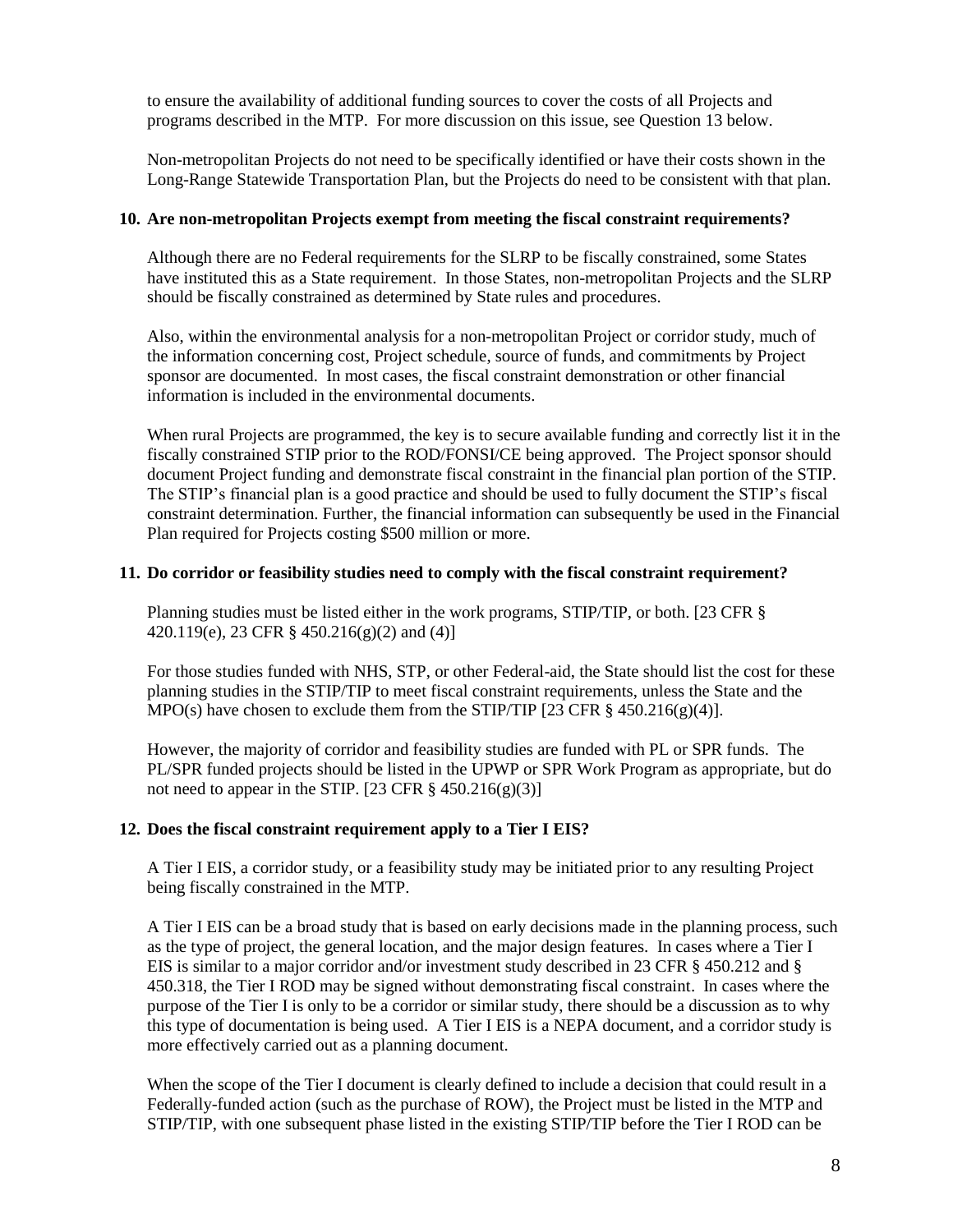signed. The subsequent phase (Tier II) will be the continuation of the NEPA process. In the case of a "No Build" decision, the ROD can be signed without a subsequent phase of work listed. Because of the nature of the Tier I decision making, Tier I Project cost estimation may be broader (e.g., use of banding) than for the regular projects.

As provided in Appendix A of 23 CFR Part 450, the option of linking the transportation planning and NEPA process may be the most appropriate vehicle for corridor/feasibility study rather than the Tier I EIS. Linking Planning and NEPA connects the environmental analysis with the analyses that are used to develop the MTP, STIP/TIP, or planning-level/corridor/subarea/feasibility studies. When done in accordance with Appendix A, these analyses or studies are still within the scope of the planning process and are not subject to the fiscal constraint requirement. [23 CFR § 450.212, § 450.318, and Appendix A]

#### **13. Does the MTP need to include a Project phase that is planned for future years, beyond the 20 year horizon?**

Yes, regulations require that the entire Project described in the ROD, FONSI, or CE shall be consistent with the MTP. In the metropolitan areas, only the Project phases within the 20-year time horizon of the MTP must be fiscally constrained, but other phases and associated costs need to be referenced in the plan. [23 CFR  $\S$  450.322(f)(10)] Illustrative Projects are not part of the fiscally constrained MTP, and are listed only for informational purposes, until such time as additional resources beyond those identified in the MTP are to become available. [23 CFR § 450.322(f)(10)(vii)]

#### **14. What assurance is needed to determine if a Project meets fiscal constraint?**

Within the NEPA documentation, a discussion should be included on the planning information that was used to develop the Project. It should provide information about the Project and its relationship with the current MTP and TIP, including corridor or feasibility study information, a comparison of design concept and scope, and specific references in the current transportation plan and the TIP to assist in identifying the Project.

#### **15. If the majority of the Project implementation is beyond the four year time frame of the STIP/TIP, does the full Project cost information still need to be in the STIP/TIP?**

For Projects scheduled to start within the existing STIP/TIP years, if the majority of the work will be conducted in years beyond the STIP/TIP time frame, only the Project costs within the next four years must be in the STIP/TIP. [23 CFR § 450.216(m), § 450.324(e)] For portions of the Project that are beyond the STIP/TIP years, the Project must be in the fiscally constrained MTP and the estimated total Project cost must be described within the financial element of the MTP, STIP, and/or applicable TIP. For more information about this, please review Questions 8, 9, and 10. [23 CFR § 450.216(m), § 450.322(f), § 450.324(h)-(i)]

#### **16. Can the environmental decision be signed if the next phase of the Project (e.g. PE, final design, ROW, utility relocation, construction, or construction phase) is beyond the horizon of the STIP/TIP and is not included in the STIP?**

Generally at least one subsequent phase of the Project must be included in the approved STIP/TIP before the FHWA can sign the ROD or FONSI, or approve the CE.<sup>7</sup> However, in the unusual instances where no subsequent phase of the Project falls within the STIP/TIP timeframe, then a

 $\overline{a}$ If this requirement is not satisfied, there is no "action" within the meaning of 23 CFR §§ 771.107(b)-(c) and 771.109(a)(1) for FHWA decision under NEPA.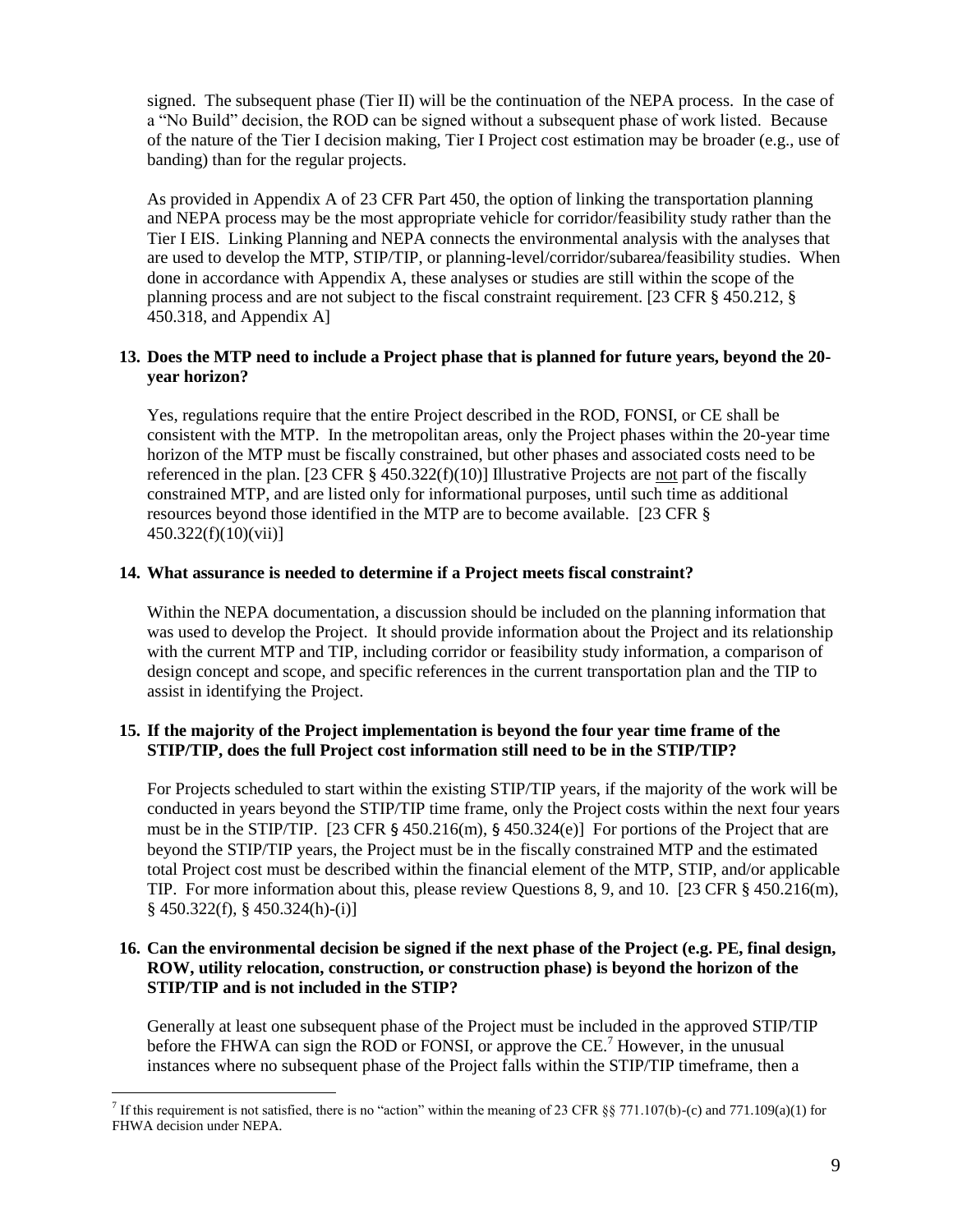description of the Project must be included in the STIP/TIP for informational purposes and identified as being beyond the horizon of the STIP/TIP. "Unusual instances" refers to unexpected situations where an agency can expect lengthy Project delays after the final NEPA decision. In such cases, there is a State commitment to implement the Project at the conclusion of NEPA, but some nonfinancial barrier arises before NEPA is complete that prevents the State from proceeding with the Project within the STIP/TIP horizon. In those unusual instances, the STIP/TIP should contain a description of the Project for informational purposes and note that the Project is beyond the timeframe of the STIP/TIP.

#### **17. What happens to a Project when the revenue situation changes and the Project may or may not be in the fiscally constrained Metropolitan Transportation Plan?**

In cases where the FHWA finds a MTP to be fiscally constrained and a revenue source is subsequently removed or substantially reduced (i.e., by legislative or administrative actions), the FHWA will not withdraw the original determination of fiscal constraint; however, in such cases, the FHWA will not act on an updated or amended MTP until such time that it reflects the changed revenue situation.

However, if the MPO expects that the revenue situation has changed and projects identified in the plan cannot be financially supported to completion, we recommend the MPO revise its revenue numbers and amend the plan.

Further, when the MPO updates its MTP, we suggest the MPO request that project sponsors revisit their current projects that are in the existing fiscally constrained plan to ensure that the Project description (e.g. project scope, location, and purpose and need) and associated cost estimates are still valid and that funding resources are still available for the completion of the Project. Also, Project sponsors should advise and update the MPO with current information for the MTP if their Project cost estimates have been revised due to NEPA document re-evaluation or a supplemental EIS.

#### **18. Can the ROD/FONSI/CE be approved when the funding in the environmental documentation does not match what is in the MTP or STIP/TIP?**

No. As the final environmental review is completed, it is important to ensure that the cost estimates are consistent with costs described in the MTP and STIP/TIP. If there is a significant difference between the Project cost estimates in the final environmental document compared to the MTP and/or STIP/TIP, this potentially may impact the overall fiscal constraint demonstration and the mix of future projects selected for funding in the MTP and STIP/TIP if the Project is underfunded. In this case, a plan and/or STIP/TIP amendment is necessary prior to the final NEPA decision.

*Note:* We recommend that environmental documentation and planning documents use Year of Expenditure (YOE) dollars for the cost estimates. *See* Question 21.

#### **19. Does the Long-Range Statewide Transportation Plan (SLRP) have to be fiscally constrained?**

No. The planning regulations do not require the Long-Range Statewide Transportation Plan to be fiscally constrained, although some States have found it beneficial to include a statewide financial plan. The financial plan can show how longer-range statewide transportation projects can be implemented, indicate the resources that are reasonably available (i.e., reasonably available public and private funds), and identify revenue shortfalls and potential financial strategies to fund the needed projects and programs. [23 CFR § 450.214(l)]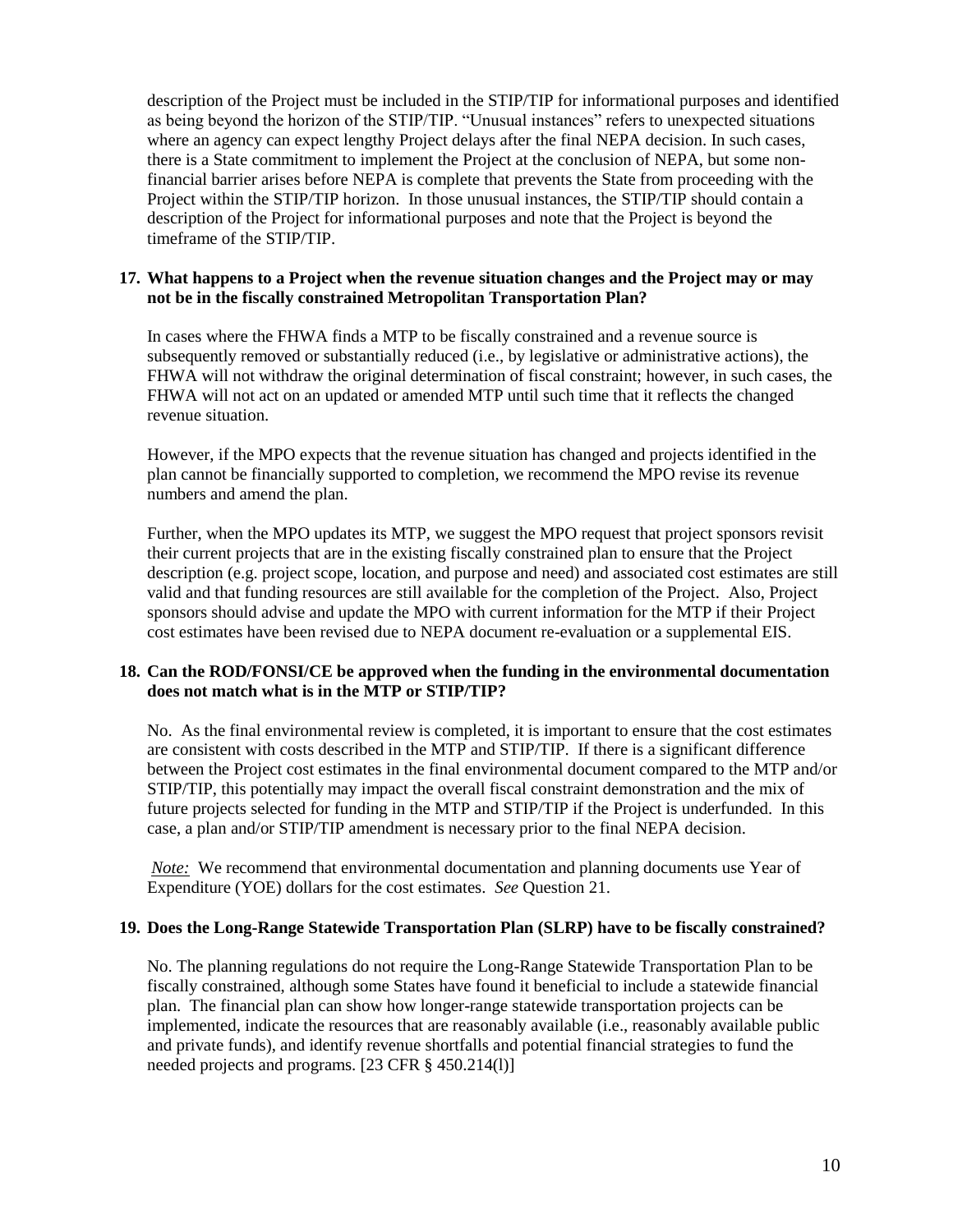#### **20. How does a State monitor all the non-metropolitan Major Projects and ensure that there is adequate funding in the future years in absence of a statewide financial plan?**

A Project with a total estimated cost of \$500 million or more that is receiving Federal financial assistance is designated as a Major Project. Section 106(h)(3) of Title 23 states a Finance Plan shall be produced for a Major Project and should demonstrate the Project's fiscal constraint and also document all the existing on-going future commitments such as required for Major Projects. Since most Major Projects are multi-year projects, the Major Project information will appear in the STIP and will be carried over to future STIP(s). This information is not only critical to ensure that the current STIP meets the fiscal constraint requirement, but also to ascertain that there is adequate future funding to complete the Major Project. Furthermore, the financial plan for the STIP could capture the anticipated funding commitments for all Major Projects in one document.

In addition, a Project with a total cost between \$100 million and \$500 million, while not classified as Major Project, requires the preparation of Finance Plans that must be made available to FHWA upon request. [23 U.S.C. § 106(i)]

#### *Year of Expenditure (YOE) Funds*

#### **21. What is Year of Expenditure (YOE)?**

Year of Expenditure dollars are dollars that are adjusted for inflation from the present time to the expected year of construction. By using YOE dollars, this ensures that the more accurate cost estimates are used in planning, programming and implementation of the Project.

The planning regulations require that revenue and cost estimates in the MTP, STIP, and TIP, must use inflation or growth rate(s) to reflect "year of expenditure dollars," based on reasonable financial principles and information, developed cooperatively by the State, MPOs, and public transportation operators. [23 CFR § 450.216(l), § 450.322 (f)(10)(iv), and § 450.324(h)] Year of expenditure cost estimates should also be used in NEPA documentation.

In addition, the Major Project Guidance requires financial information associated with the Project (NEPA phase through final construction) must be included in the Major Project financial plan, regardless of the source of funding. These costs must be expressed in YOE dollars and estimated using a risk based approach.

See Major Project Financial Guidance: [http://www.fhwa.dot.gov/ipd/project\\_delivery/resources/financial\\_plans/guidance.htm.](http://www.fhwa.dot.gov/ipd/project_delivery/resources/financial_plans/guidance.htm)

#### *Environmental Studies and Planning Process*

**22. One of the examples (Colorado: I-25) in the January 28, 2008, memorandum described a phased NEPA decision-making process, sometimes described as "phased RODs/FONSIs". Is this allowed as a mechanism to break-up a larger Project to deal with limited available Project funding and fiscal constraint or for political reasons?**

A Project that will be built over time with multiple work phases based on one NEPA decision document is not a phased ROD/FONSI, it is a *phased Project.* A phased ROD/FONSI occurs when there is one NEPA evaluation document but from that evaluation document, a NEPA decision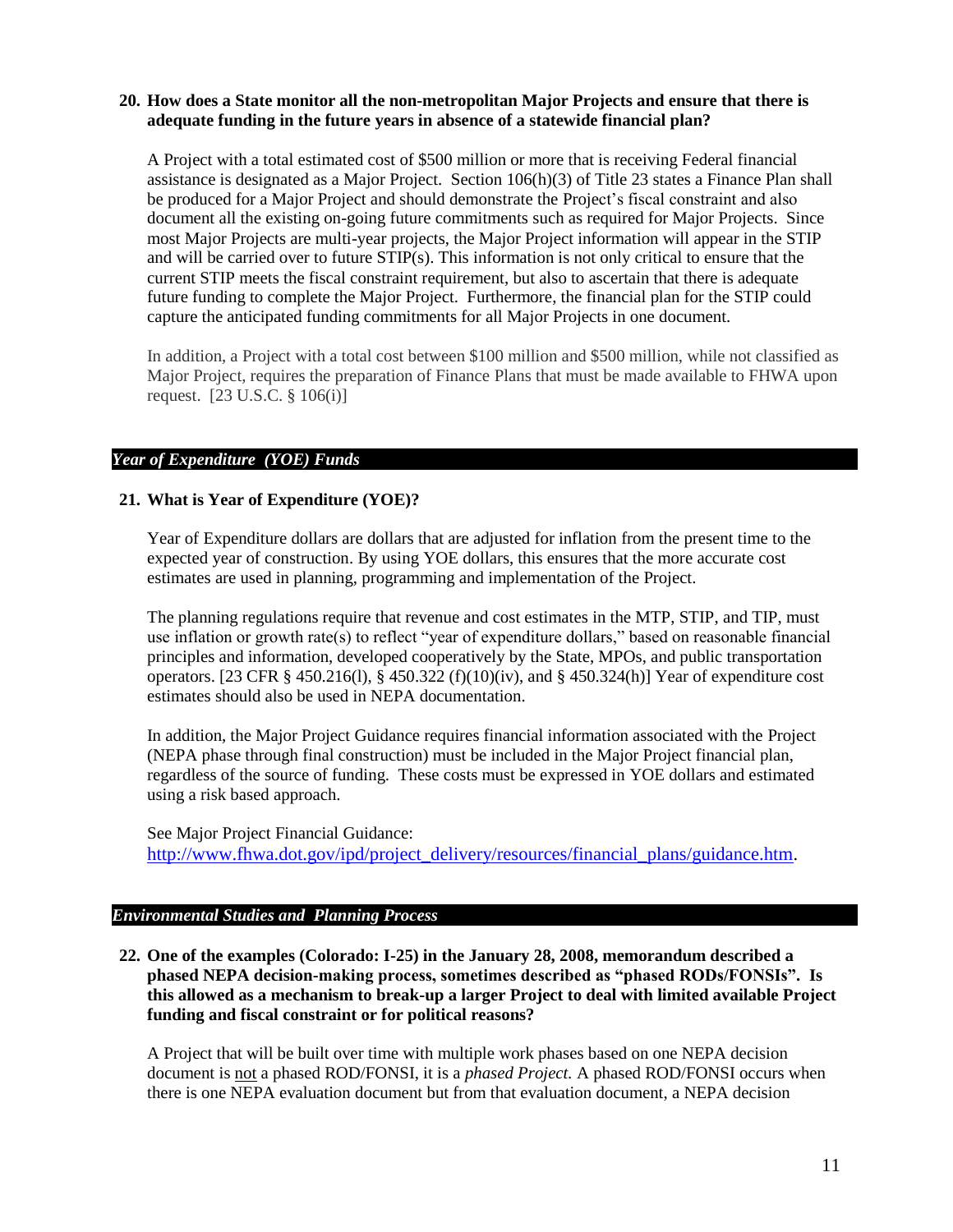document (ROD/FONSI) is issued for only a section or portion of the proposed Project (e.g., construction of a two mile section of a proposed 10 mile long highway).

The FHWA acknowledges some Projects that are currently in the midst of a lengthy NEPA process anticipate use of phased decision making. It is expected that these Projects will proceed, but the FHWA expects the future use of the phased ROD/FONSI concept will be limited to situations where there are unanticipated changes in circumstances after the planning process, or where the phased nature of the decision making on a corridor or project is fully discussed and defined in the context of the NEPA study on which the phased decision will be based (including agency and public involvement). This approach should be considered only after consultation with both the Office of Project Development and Environmental Review and the Office of Chief Counsel.

#### **23. How should the planning process be used to determine Projects, needs, and priorities?**

Statewide and Metropolitan transportation planning should be the foundation for highway and transit Project decisions, emphasizing public involvement, and consideration of environmental and other factors. The planning process identifies the transportation system needs and the Projects that will address these needs. With the fiscal constraint requirement, the planning process can recommend and advance only those Projects that a State/MPO/local agency can afford to implement.

In the overall planning process, corridor, subarea, or other focused planning studies should clearly identify the purpose and need of proposed Projects and weed out those that are not environmentally and/or financially feasible unless new or additional revenue sources are identified. Transportation agencies need to consider methods to improve linkages between planning and environmental issues in order to focus subsequent NEPA review on a more limited list of Project options. In this manner, agencies can better evaluate Project feasibility and costs before launching into what can be a long and expensive NEPA review process.

#### **24. Does starting the environmental analysis process for a Project (even with State or local funds) ensure future Federal-aid funding?**

No, starting the environmental analysis process does not ensure future Federal funding commitments. If however, a Project sponsor wants to advance a Project that is not in the fiscally constrained plan or STIP/TIP, it may do so with its own funds. In this case, Federal funds are not to be used to conduct the environmental analysis process. The project sponsor assumes the risk that the Project may not be eligible for or receive Federal funds, if later requested. By not being part of the broader transportation planning process, this Project still has to compete for the available limited Federal funds that have not been assigned to other Projects. A final NEPA decision for the Project will not be made until all appropriate elements listed in the "Requirements" section" of this document have been met.

#### *Nonattainment and Maintenance Areas*

#### **25. What Projects are subject to the project level transportation conformity requirements?**

Project level conformity applies to nonexempt (those projects not listed in 40 CFR § 93.126) FHWA/FTA projects. For purposes of conformity, an FHWA/FTA project is any highway or transit project which is proposed to receive funding assistance and approval through the Federal Aid Highway program or the Federal mass transit program, or requires FHWA or FTA approval for some aspect of the project, such as connection to an interstate highway or deviation from applicable design standards on the interstate system.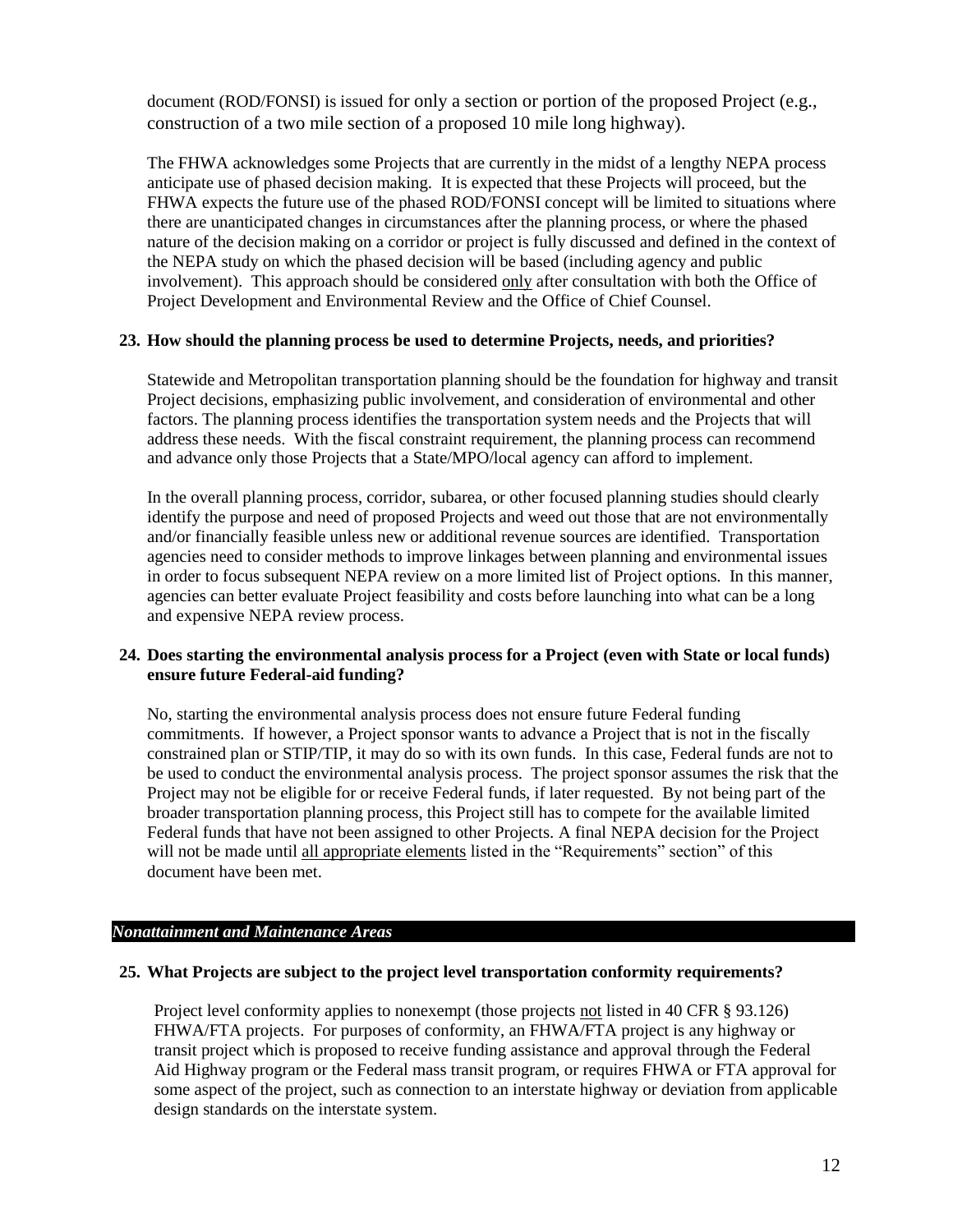#### **26. What are the transportation conformity requirements that must be addressed before the NEPA decision can be signed?**

Before the NEPA decision (ROD, FONSI, or CE) can be signed by the FHWA, regulations require that a project level conformity determination be made for all nonexempt FHWA/FTA projects that are subject to transportation conformity. [40 CFR§ 93.104(d)]

In the metropolitan areas, conformity for a nonexempt FHWA/FTA project can be demonstrated if the Project is part of a conforming metropolitan transportation plan and TIP, and meets all the project level conformity requirements. [40 CFR § 93.104(d) and § 93.109]

For a nonexempt FHWA/FTA project in a "donut" area (part of the nonattainment and maintenance area that lies outside of the metropolitan planning area boundary), the Project must be included in the regional emissions analysis that supported the conformity determination of the associated metropolitan transportation plan and TIP and meet all applicable project level conformity requirements. [40 CFR § 93.109]

In an isolated rural non-attainment and maintenance area, Project level conformity must meet all the requirements in 40 CFR § 93.109(l) prior to the FHWA signing or approving the ROD, FONSI, or CE.

For more information, please see [http://www.fhwa.dot.gov/environment/conformity/feis\\_rod.htm.](http://www.fhwa.dot.gov/environment/conformity/feis_rod.htm)

#### **27. How do transportation conformity requirements apply in tiered EIS documents?**

The transportation conformity regulation (40 CFR § 93.126) states that "specific activities that do not involve or lead directly to construction, such as planning and technical studies" are exempt from the requirement to determine conformity. Therefore, project-level conformity requirements, including any relevant hot-spot analyses, do not apply for the Tier 1 EIS. However, should a named Tier 1 analysis transition into a Tier 2 product and the project sponsor decides to seek a decision leading to a selected alignment, with the ROD allowing acquisition of right of way and authorization of final design, P,S &E, etc., then project level conformity would be required.

In the Tier 2 EIS, the preferred alternative would be selected from the shorter list of alternatives identified in the Tier 1 EIS. All requirements for project-level conformity apply for the preferred alternative selected in the Tier 2 EIS. Project-level conformity must be determined before the Tier 2 ROD can be signed.

#### *Major Projects: Phased Construction and Operational Independence*

#### **28. For a Major Project, if the Project phases are not identified in the approved environmental decision, can the state decide at a later date to construct the Major Project in phases?**

Yes, on a case-by-case basis, the scope of work described by the ROD, FONSI, or CE can be divided into a phased Project that corresponds to operationally independent increments of work (as described in question below and Question 22 above) which will be built non-concurrently. The FHWA Division Office will need to consult with the FHWA Project Delivery Team (formerly the Major Projects Team) prior to making this determination. In cases where the scope of the work is divided into a phased Project after the NEPA decision, Major Project requirements will apply only to the individual Projects meeting the Major Project designation requirements.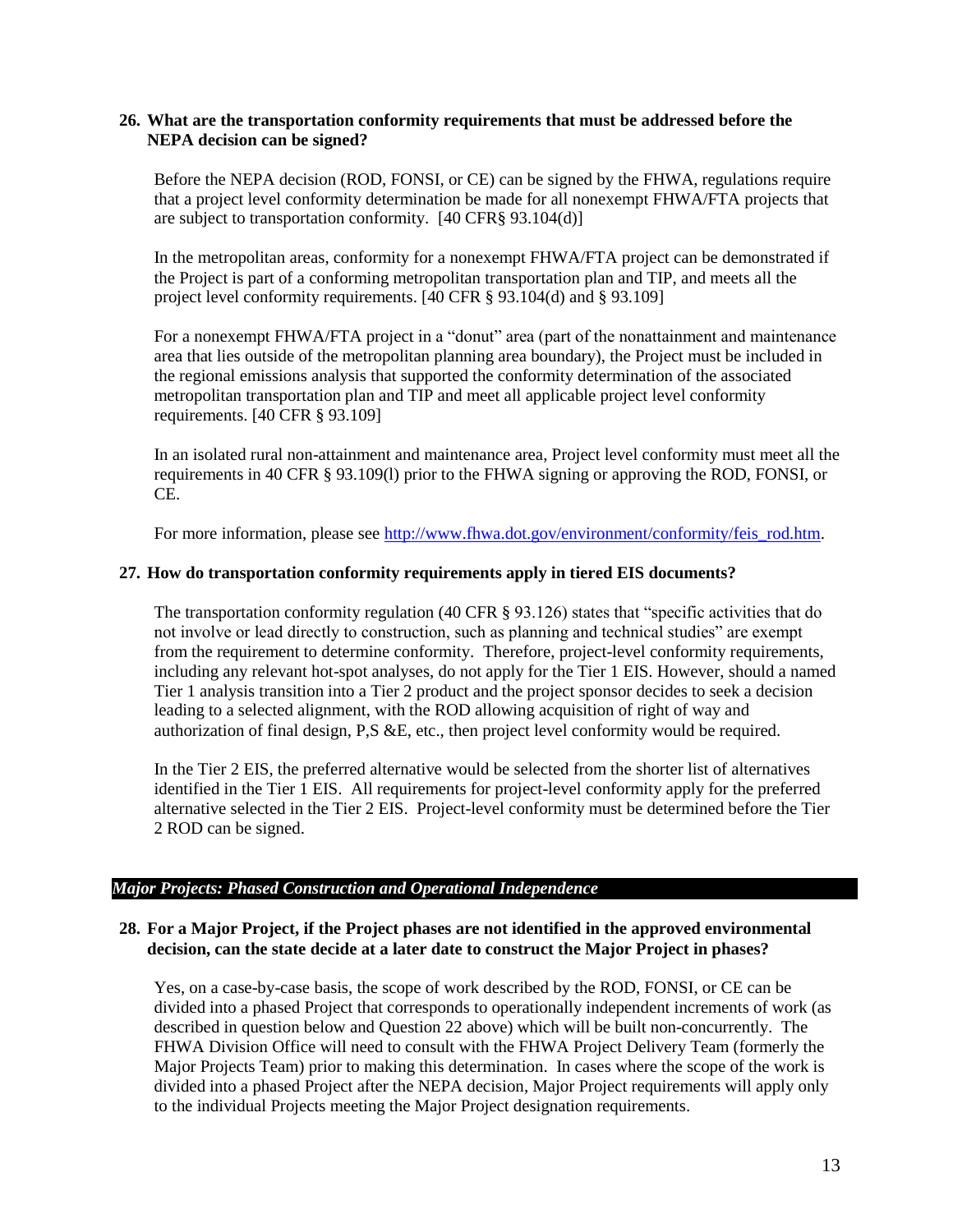#### **29. What requirements need to be met before determination of operational independence and nonconcurrent construction is approved by the FHWA (HQ and Division)?**

"Operational independence" is a project management and financial planning concept that applies to Projects that are subject to 23 U.S.C. § 106(h). An operationally independent phase of the Project is a component of the overall Project that can be built and can function as a viable transportation facility even if the rest of the Project described in the environmental document is never built. Multiple contracts developed for bidding by the Owner for contract administration purposes or due to funding shortfalls are generally not considered to be operationally independent.

Operational Independence is further defined and discussed in the guidance on operational independence and non-concurrent construction<sup>8</sup> and in FHWA Major Project guidance<sup>9</sup>.

Note that "operational independence" is not the same as NEPA "independent utility" and the two concepts are used for different purposes. In 23 CFR § 771.111(f), the FHWA's assessment of independent utility and logical termini occurs during the NEPA review in order to ensure a meaningful evaluation of alternatives and to avoid commitments to transportation improvements before they are fully evaluated. This includes considering whether the Project will result in a usable facility and will be a reasonable expenditure even if no additional improvements in the area are made. Given the extensive record of such NEPA determinations, distinguishing the Major Project Review requirements from the environmental review requirements helps avoid unintended consequences in implementing 23 U.S.C. § 106(h).

#### *FHWA Division Office's Roles and Responsibilities*

#### **30. Whose job is it to make sure that all planning requirements are in place before final NEPA decision is made?**

Under the Federal-aid program, it is the role of the FHWA Division Office to help the State, MPO(s), and Project sponsors navigate through and meet these requirements. The Division Office should have all environmental and planning information at hand. The planners and environmental specialists should work closely and develop a process or system that can help track all the relevant information as the environmental documents are being completed.

#### **31. Why is fiscal constraint requirement critical now?**

 $\overline{a}$ 

Fiscal constraint has been a critical part of the planning and project development processes since the passage of ISTEA in 1991. In today's limited fiscal environment, it is critical that we provide due diligence as to how public funds are expended. When making NEPA decisions, including the decisions whether to initiate the NEPA process, it is incumbent on the Division Office to consider the broader context of fiscal stewardship. Fiscal stewardship is a critical role and responsibility for the FHWA and is engrained throughout the transportation decision making process: from fiscal constraint requirements in the transportation planning process, to reasonable cost estimates of alternatives in project development and the NEPA process, to financial plans and Major Project requirements during design and construction.

<sup>&</sup>lt;sup>8</sup>[http://www.fhwa.dot.gov/ipd/project\\_delivery/resources/operational\\_construction/memo\\_operational\\_independence.htm](http://www.fhwa.dot.gov/ipd/project_delivery/resources/operational_construction/memo_operational_independence.htm) <sup>9</sup> [http://www.fhwa.dot.gov/ipd/project\\_delivery/resources/general/mpg\\_memo.htm](http://www.fhwa.dot.gov/ipd/project_delivery/resources/general/mpg_memo.htm)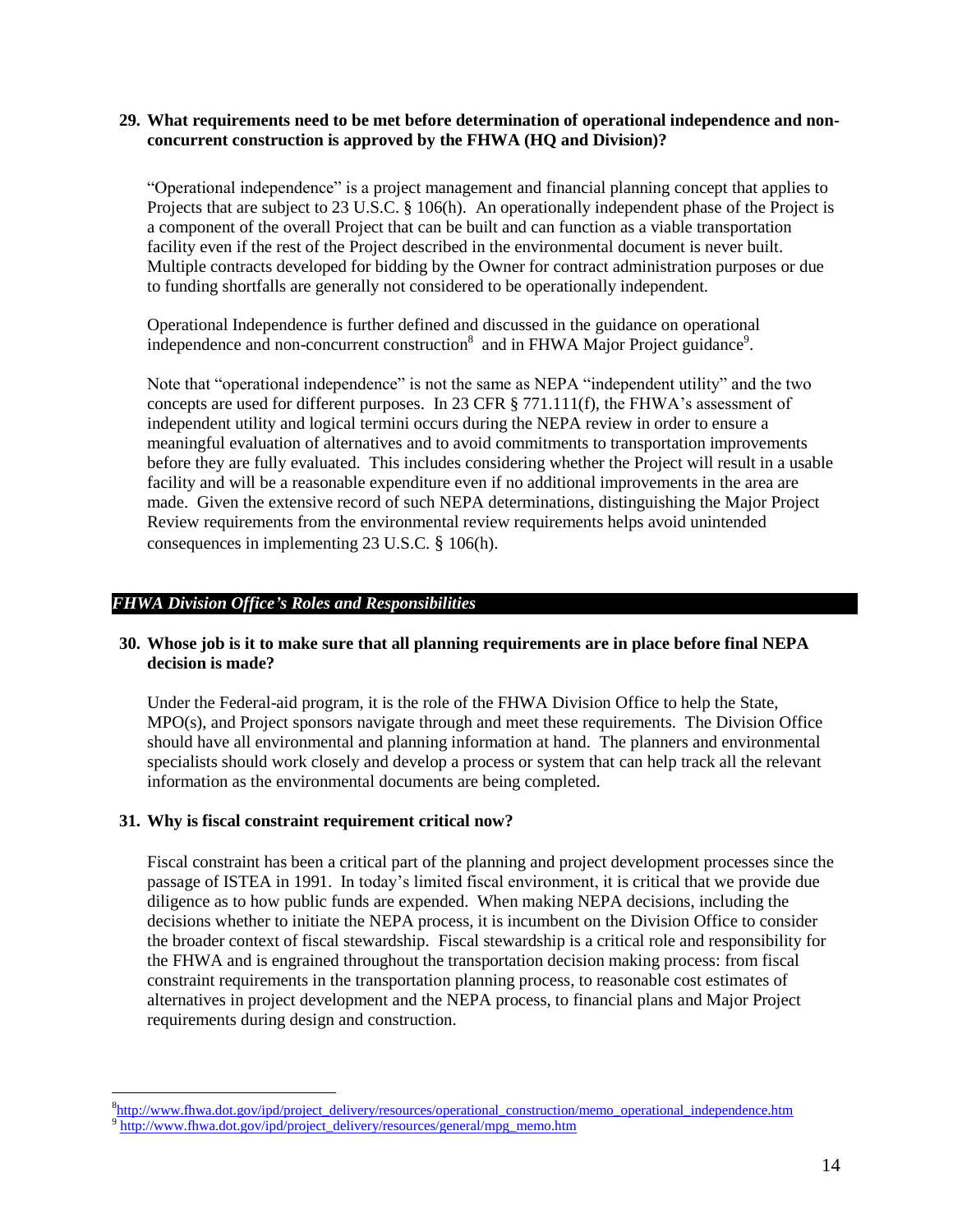The FHWA must actively encourage transparency, consistency, and reasonableness with regard to planned expenditures of public resources, and attempt to ensure that consistent messages are being provided throughout the planning, project development, NEPA, design, construction, operation, and environmental mitigation follow-up processes.

#### **32. . How do we ensure that environmental studies are for real and viable projects?**

An effective transportation planning process requires the MPOs and the States to make the appropriate decisions that will benefit the transportation system and the region. A robust planning process that includes planning/corridor/subarea/feasibility studies, environmental analysis, and financial planning will help project sponsors, the MPOs, and the States to determine if completing all of the proposed Projects is achievable, given the anticipated revenues and the relative priorities of these Projects. The planning process, when appropriately used as a screening mechanism, ensures that only those "viable" Projects that meet funding and priority requirements will advance. These "viable Projects" will be limited in number and with the smaller number of Project commitments, the FHWA can better leverage its staff resources in reviewing and providing oversight of the NEPA process.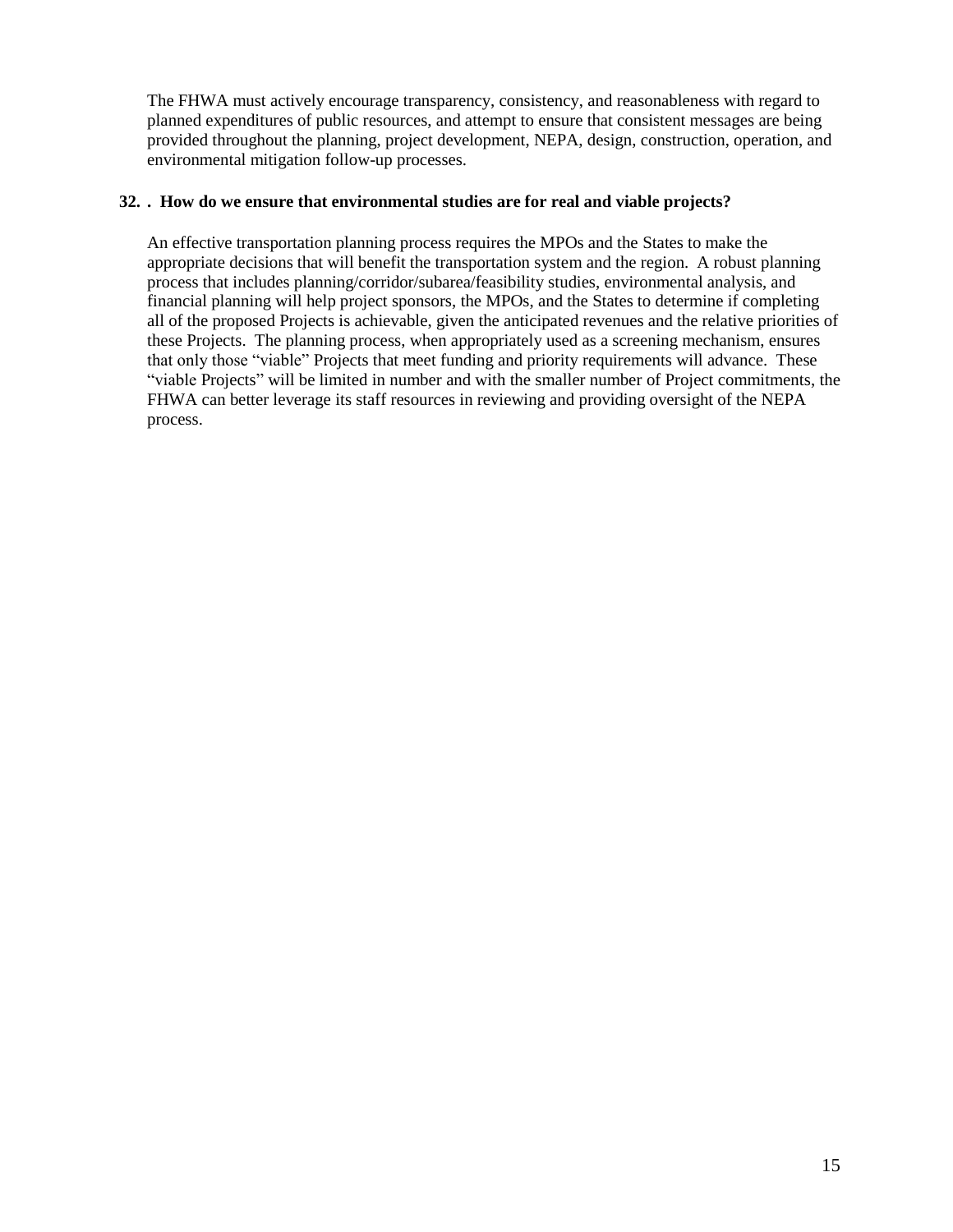## **Appendix A STATUTORY AND REGULATORY REQUIREMENTS FOR FISCAL CONSTRAINT / FINANCIAL PLANNING IN THE FEDERAL TRANSPORTATION PLANNING PROCESS**

| Type of<br>Plan/Program/                                         | <b>Fiscal</b><br><b>Constraint</b>                                                   | <b>Financial Plan</b><br><b>Required?</b>                                                                                                                               | <b>Update Schedule/Notes</b>                                                                                                                                                                                                                                                                                                                                                                          |
|------------------------------------------------------------------|--------------------------------------------------------------------------------------|-------------------------------------------------------------------------------------------------------------------------------------------------------------------------|-------------------------------------------------------------------------------------------------------------------------------------------------------------------------------------------------------------------------------------------------------------------------------------------------------------------------------------------------------------------------------------------------------|
| Project                                                          | requirement?                                                                         |                                                                                                                                                                         |                                                                                                                                                                                                                                                                                                                                                                                                       |
| Metropolitan<br><b>Transportation Plan</b>                       | Yes                                                                                  | Yes                                                                                                                                                                     | Plans must have at least a 20-year time<br>horizon and be updated every 5 years in<br>attainment areas and every 4 years in non-<br>attainment and maintenance areas.<br>Also,<br>for nonattainment and maintenance areas,<br>the financial plan shall address the specific<br>financial strategies required to ensure the<br>implementation of TCMs in the applicable<br>SIP.                        |
| Metropolitan<br>Transportation<br>Improvement Programs<br>(TIPs) | *Yes - must be<br>fiscally<br>constrained by<br>year                                 | Yes                                                                                                                                                                     | Must be updated at least every four years;<br>MPO must develop Annual Listing of<br>Obligated Projects consistent with the<br>categories identified in the TIP. Also, in<br>nonattainment or maintenance areas,<br>projects included for the first 2 years of the<br>TIP shall be limited to those for which funds<br>are available or committed.                                                     |
| Statewide<br>Transportation<br>Improvement Programs<br>(STIP)    | Yes - must be<br>fiscally<br>constrained by<br>year                                  | Not mandatory, but if<br>not included, financial<br>issues should be<br>addressed in some<br>other way                                                                  | Not less than 4-year time horizon; must be<br>updated at least every four years; funding<br>shown in STIP must be consistent with<br>funding shown in the TIPs for the metro<br>portions of the statewide program.<br>Also, in nonattainment or maintenance areas,<br>projects included for the first 2 years of the<br>STIP shall be limited to those for which funds<br>are available or committed. |
| Statewide<br><b>Transportation Plan</b>                          | Not required                                                                         | Not required, but must<br>reference or contain<br>information on the<br>availability of financial<br>and other resources<br>needed to carry out<br>the plan             | No mandatory update schedule. Not less than<br>20-year horizon.                                                                                                                                                                                                                                                                                                                                       |
| FHWA Major projects<br>(>\$500 Million cost)                     | Yes, near term<br>phases must be<br>part of fiscally-<br>constrained TIP<br>and STIP | Yes. NOTE: this is a<br>project-specific<br>financial plan that is<br>different than the<br>region's financial Plan<br>for the Long Range<br><b>Transportation Plan</b> | Single project plan.                                                                                                                                                                                                                                                                                                                                                                                  |
| FTA Major Capital<br>Investments (Mainly<br>New Starts)          | Yes, must be in<br>fiscally<br>constrained TIP<br>and STIP                           | Yes                                                                                                                                                                     | Project level plan. Projects entering the FTA<br>New Starts process also require Alternatives<br>Analysis pursuant to 49 U.S.C. §5309(e)(2).                                                                                                                                                                                                                                                          |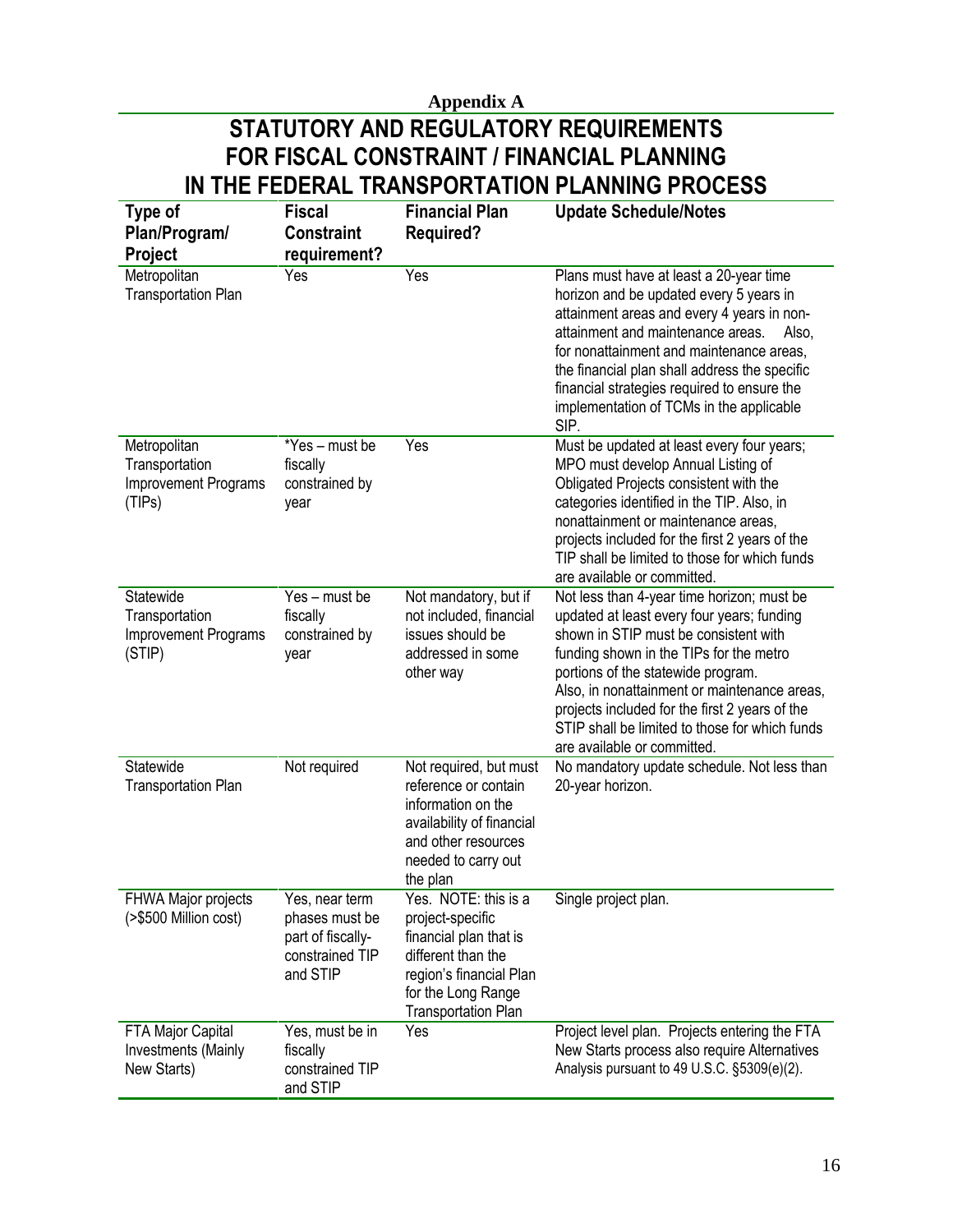#### **Glossary**

#### **Air Quality Attainment areas**

An area considered to have air quality that meets or exceeds the U.S. Environmental Protection Agency (EPA) health standards used in the Clean Air Act. An area may be an attainment area for one pollutant and a nonattainment area for others.

#### **Air Quality Maintenance areas**

Any geographic region of the United States previously designated nonattainment pursuant to the CAA Amendments of 1990 and subsequently re-designated to attainment subject to the requirement to develop a maintenance plan under section 175A of the CAA, as amended.

#### **Air Quality Non-attainment area**

A geographic region of the United States that the EPA has designated as not meeting a given national ambient air quality standard (NAAQS).

#### **Banding**

For the outer years (i.e., beyond the first 10 years) of the MTP, the financial plan may reflect aggregate cost ranges/cost bands, as long as the future funding source(s) is reasonably expected to be available.

#### **Categorical Exclusion (CE)**

A Project may be categorically excluded from a detailed environmental analysis in an Environmental Assessment (EA) or Environmental Impact Statement (EIS) if it meets certain criteria that a Federal agency has previously determined as having no significant environmental impact and does not involve unusual circumstances that require evaluation. Types of actions typically considered by FHWA to be categorically excluded are described in 23 CFR § 771.117.

#### **Conformity**

A process to assess the consistency of any transportation plan, program or project with State air quality implementation plans. The transportation conformity process is defined by the Clean Air Act as amended and implemented by 40 CFR Part 51 and Part 93.

#### **Donut area**

Geographic areas outside a metropolitan planning area boundary, but inside the boundary of a nonattainment or maintenance area that contains any part of a metropolitan area(s). These areas are not isolated rural nonattainment and maintenance areas.

#### **Final NEPA Decision**

A final NEPA decision is documented in a ROD, FONSI, or CE determination.

#### **Finding of No Significant Impact (FONSI)**

A Federal agency prepares a written environmental assessment (EA) to determine whether or not a project would have significant impacts on the environment. If the answer is no, the agency issues a finding of no significant impact (FONSI). The FONSI may address measures which an agency will take to reduce (mitigate) potentially significant impacts.

#### **Independent Utility**

Project must be usable and be a reasonable expenditure even if no additional improvements in the area are made, as described in 23 CFR § 771.111(f).

#### **Intermodal Surface Transportation Efficiency Act of 1991 (ISTEA)**

ISTEA (Public Law 102-240) is a Federal law that made major changes to transportation planning and policy as embodied in Title 23 of the United Stated Code.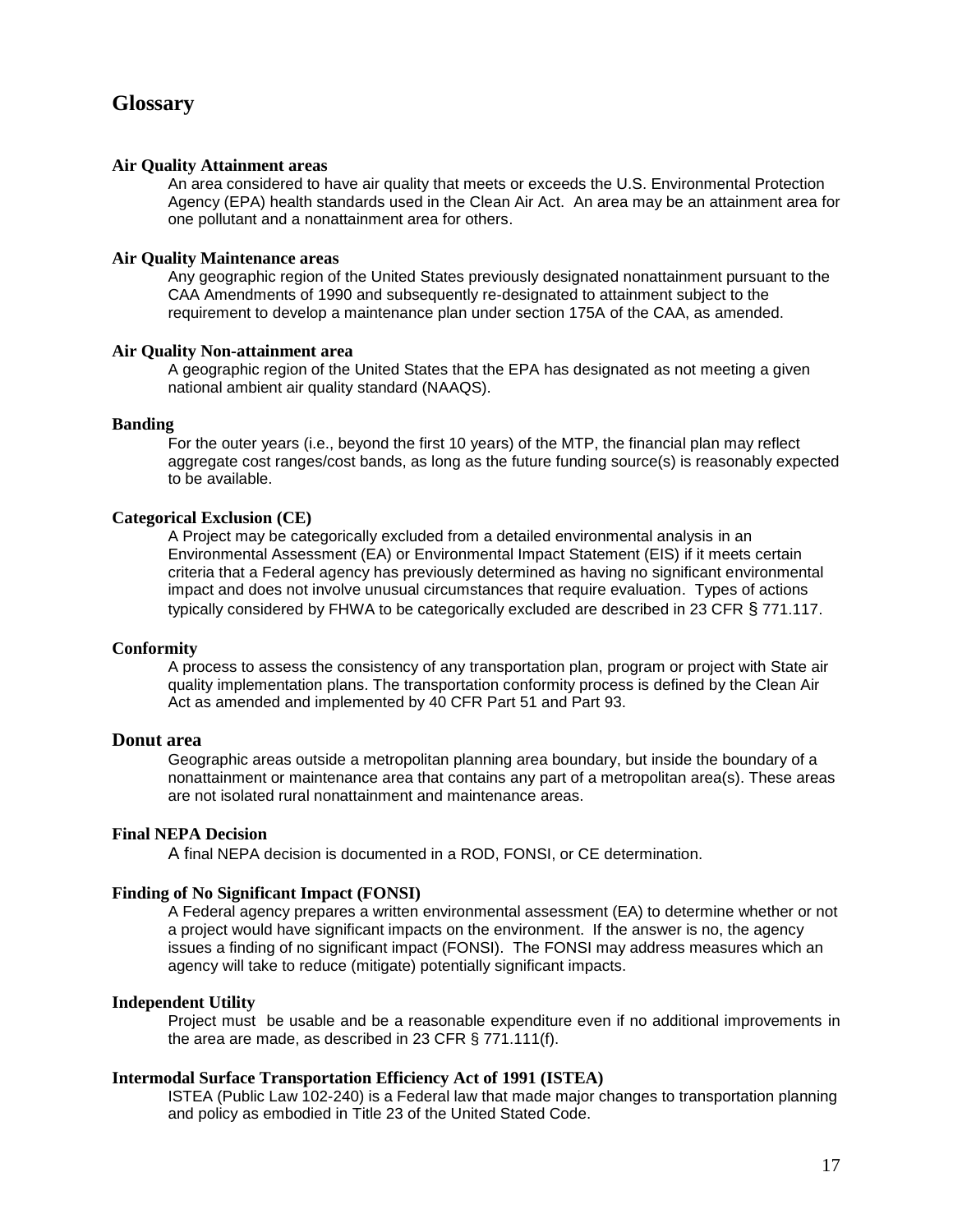#### **Isolated rural nonattainment and maintenance areas**

Areas that do not contain or are not part of any metropolitan planning area as designated under the transportation planning regulations. Isolated rural areas do not have federally-required metropolitan transportation plans or TIPs and do not have Projects that are part of the emissions analysis of any MPO's metropolitan transportation plan or TIP. Projects in such areas are instead included in statewide transportation improvement programs. These areas are not donut areas.

#### **Long-range Plan (LRP)**

This is a 20-year horizon plan that identifies facilities that should function as an integrated transportation system, and are developed pursuant to Title 23 and 49, U.S.C. (United States Code). It gives emphasis to those facilities that serve important national and regional transportation functions, and in the case of the MTP includes a financial plan that demonstrates how the long-range plan can be implemented. Both the SLRP and MTP are examples of longrange plans.

#### **Long-Range Statewide Transportation Plan (also referred to as SLRP)**

Long-range Statewide Transportation Plan means the official, statewide, multimodal, transportation plan covering a period of no less than 20 years developed through the statewide transportation planning process.

#### **Major Project**

Federal-aid Project funded under Title 23 with an estimated total cost of \$500 Million or more. Major Projects are requires to submit a project management plan and an annual financial plan to FHWA for review.

#### **Metropolitan Planning Organization (MPO)**

The organizational entity designated by Federal law with lead responsibility for developing transportation plans and programs for urbanized areas of 50,000 or more in population.

#### **Metropolitan Transportation Plan (MTP)**

This is the official multimodal transportation plan addressing no less than a 20-year planning horizon that is developed, adopted, and updated by the MPO through the metropolitan transportation planning process.

#### **NEPA and NEPA Process**

The National Environmental Policy Act (NEPA) (42 U.S.C. § 4321 et seq.) requires Federal agencies to integrate environmental values into their decision making processes by considering the environmental impacts of their proposed actions and reasonable alternatives to those actions. There are three NEPA classes of action: categorical exclusions (CEs), which may apply if an action meets established criteria and has no significant environmental impacts individually or cumulatively; environmental impact statements (EISs), which are required for actions with significant environmental impacts; and environmental assessments (EAs), which are used to evaluate an action when the significance of environmental impacts is not certain. An EA may result in a finding of no significant impact (FONSI) if analysis shows there are no significant environmental impacts or the action includes mitigation for potentially significant impacts, or an EA may result in the preparation of an EIS.

#### **Non-metropolitan Area**

The term "non-metropolitan areas" means all areas of a State that are outside the MPO planning boundary areas.